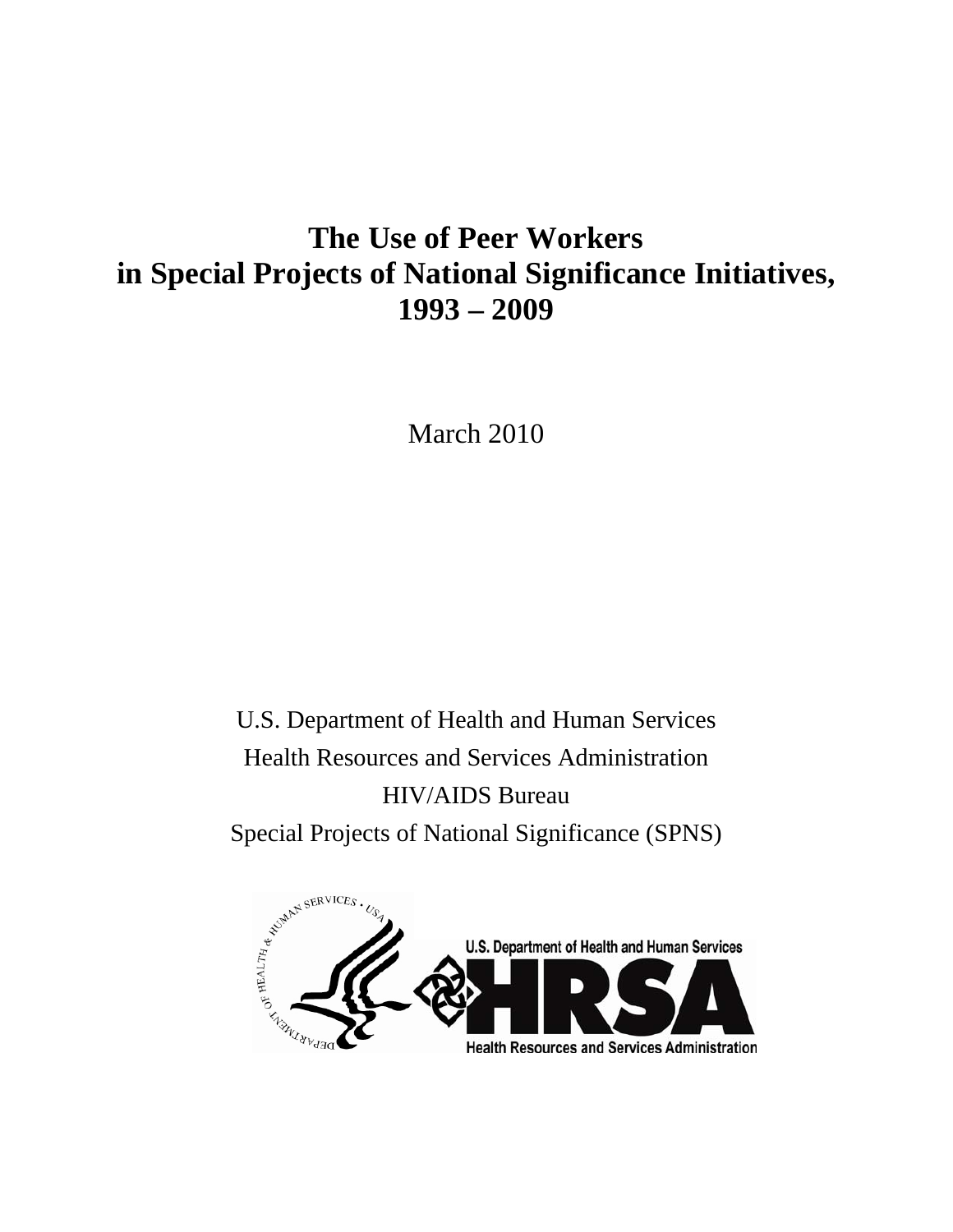## **TABLE OF CONTENTS**

| $\mathbf{1}$                                                                             |                                                                                         |                                                                                    |  |  |  |  |  |
|------------------------------------------------------------------------------------------|-----------------------------------------------------------------------------------------|------------------------------------------------------------------------------------|--|--|--|--|--|
| 2                                                                                        |                                                                                         |                                                                                    |  |  |  |  |  |
| Barriers to Care Among HIV-Positive Medically Underserved Individuals 4<br>2.1           |                                                                                         |                                                                                    |  |  |  |  |  |
|                                                                                          | 2.2                                                                                     |                                                                                    |  |  |  |  |  |
|                                                                                          | 2.3                                                                                     |                                                                                    |  |  |  |  |  |
| $\mathbf{3}$                                                                             |                                                                                         |                                                                                    |  |  |  |  |  |
|                                                                                          | The Adolescent Care Demonstration and Evaluation Initiative (the Adolescent<br>3.1      |                                                                                    |  |  |  |  |  |
|                                                                                          |                                                                                         |                                                                                    |  |  |  |  |  |
|                                                                                          | The Demonstration and Evaluation of Models that Advance HIV Service Innovation<br>3.2   |                                                                                    |  |  |  |  |  |
|                                                                                          | Along the U.S.–Mexico Border Initiative (the US-Mexico Border Health Initiative)  8     |                                                                                    |  |  |  |  |  |
| Targeted HIV Outreach and Intervention Model Development and Evaluation for<br>3.3       |                                                                                         |                                                                                    |  |  |  |  |  |
| Underserved HIV-Positive Populations Not in Care Initiative (the Outreach Initiative). 8 |                                                                                         |                                                                                    |  |  |  |  |  |
| Targeted Peer Support Model Development for Caribbeans Living with HIV AIDS<br>3.4       |                                                                                         |                                                                                    |  |  |  |  |  |
|                                                                                          |                                                                                         |                                                                                    |  |  |  |  |  |
|                                                                                          | 3.5                                                                                     | Prevention with HIV-Infected Persons Seen In Primary Care Settings Initiative (the |  |  |  |  |  |
|                                                                                          |                                                                                         |                                                                                    |  |  |  |  |  |
|                                                                                          | The Outreach, Care, and Prevention to Engage HIV Seropositive Young Men of Color<br>3.6 |                                                                                    |  |  |  |  |  |
|                                                                                          |                                                                                         | who have Sex with Men Initiative (the YMSM of Color Initiative)  11                |  |  |  |  |  |
|                                                                                          | 3.7                                                                                     |                                                                                    |  |  |  |  |  |
| $\overline{\mathbf{4}}$                                                                  |                                                                                         |                                                                                    |  |  |  |  |  |
|                                                                                          | 4.1                                                                                     |                                                                                    |  |  |  |  |  |
|                                                                                          | 4.2                                                                                     | Lack of Experience in Professional, Research-Based Work Settings 15                |  |  |  |  |  |
|                                                                                          | 4.3                                                                                     |                                                                                    |  |  |  |  |  |
|                                                                                          | 4.4                                                                                     |                                                                                    |  |  |  |  |  |
|                                                                                          | 4.5                                                                                     |                                                                                    |  |  |  |  |  |
| 5                                                                                        |                                                                                         |                                                                                    |  |  |  |  |  |
|                                                                                          | 5.1                                                                                     |                                                                                    |  |  |  |  |  |
|                                                                                          | 5.2                                                                                     |                                                                                    |  |  |  |  |  |
|                                                                                          | 5.3                                                                                     |                                                                                    |  |  |  |  |  |
|                                                                                          | 5.4                                                                                     |                                                                                    |  |  |  |  |  |
| 6                                                                                        |                                                                                         |                                                                                    |  |  |  |  |  |
| 7                                                                                        |                                                                                         |                                                                                    |  |  |  |  |  |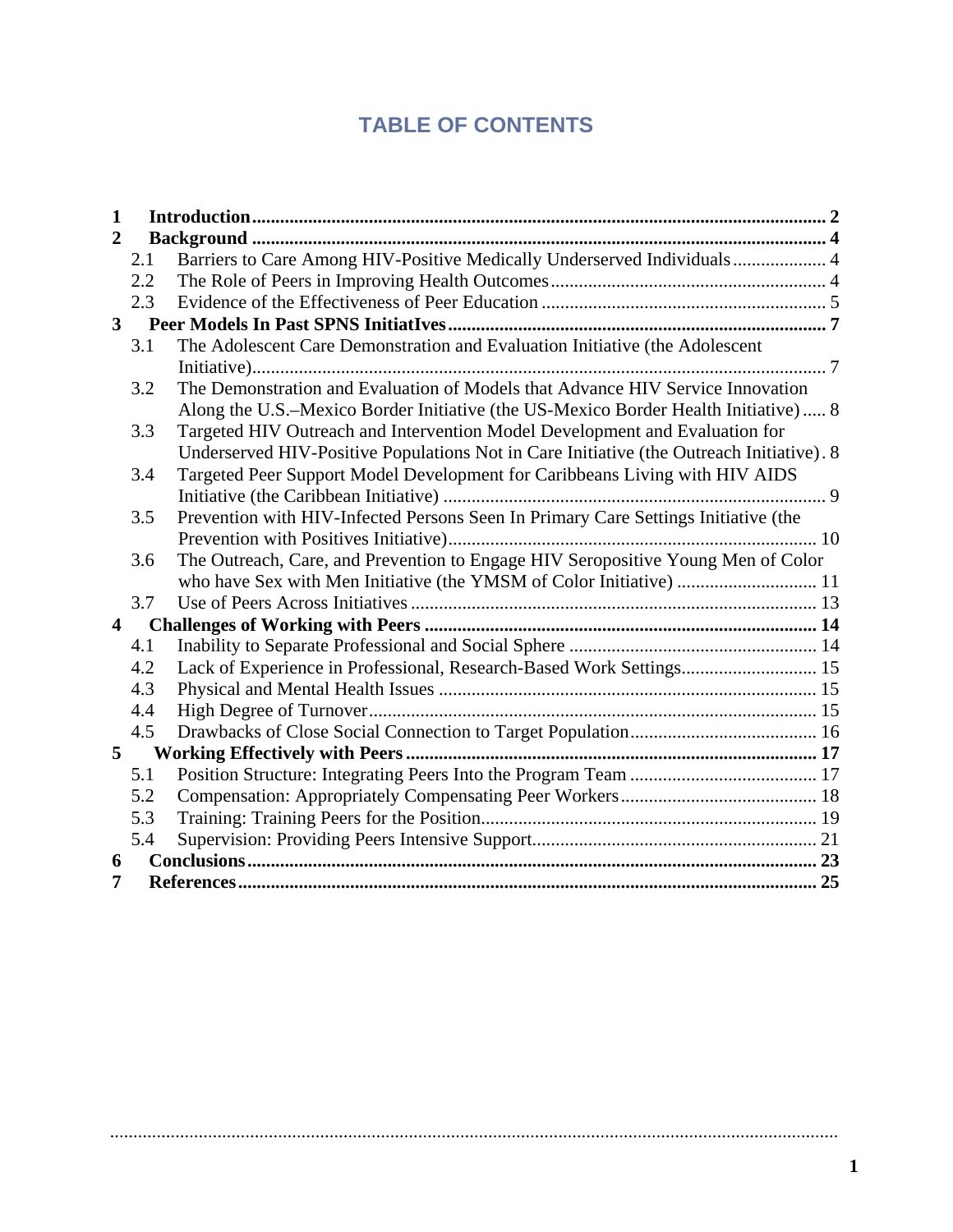## **1 INTRODUCTION**

In health interventions that use peers, individuals educate other individuals that share similar characteristics and backgrounds to encourage behavioral change (Horizons, 1999). A *peer* can be defined in a variety of ways (Bourdon and Measurement Group, 1999), including by age, race or ethnicity, gender, sexual orientation, and language. Peer initiatives have worked to promote positive behaviors regarding many health-related issues, such as reducing cigarette smoking (Turner and Shepherd, 1999) and encouraging safe sex (DiClemente and Wingood, 1995).

The Health Research and Services Administration (HRSA), through its HIV/AIDS Bureau's Special Projects of National Significance (SPNS) Program, has supported initiatives that incorporated peers in various capacities. SPNS grantees are awarded funds to design, implement, and evaluate innovative strategies that encourage hard-to-reach populations living with HIV/AIDS to access and remain engaged in primary health care and supportive services. Such support and health care, which includes regular medical appointments and Highly Active Antiretroviral Therapy (HAART) when indicated, can dramatically prolong the lives of people living with HIV/AIDS. Over the last decade, SPNS grantees have used peer workers in several initiatives to promote engagement in HIV/AIDS primary care. All grantees within the Caribbean Initiative (2003-2007) were funded by SPNS to implement peer-based support interventions, including peer outreach and education sessions. Although they were not required to do so, grantees in a number of initiatives used peers for different activities with varying degrees of intensity. These included the Adolescent (1993-1998), the U.S.-Mexico Border Health (2000- 2005), Outreach (2001- 2006), Prevention with Positives (2003-2007), and Young Men of Color Who Have Sex with Men (2005-2009) Initiatives. By examining the diverse ways grantees used peer workers in these initiatives, it is possible to identify how peer models can best be employed in the settings described.

This report serves as a compilation of SPNS grantee experiences with peer models. Much of the information presented here is gathered from articles published in public health journals and online by the grantees themselves or by the Evaluation and Technical Assistance Centers (ETACs) for the initiatives. This information has been integrated with findings from independent analyses conducted by HRSA using data from different initiatives.

The report has four sections. Section 1 discusses some behavioral change theories behind peer models and reviews their usage outside of SPNS settings. Section 2 presents a descriptive summary of the six initiatives described above, including how peers were defined and what responsibilities they were given. Section 3 describes the challenges associated with incorporating peers within program models. Finally, Section 4 highlights recommendations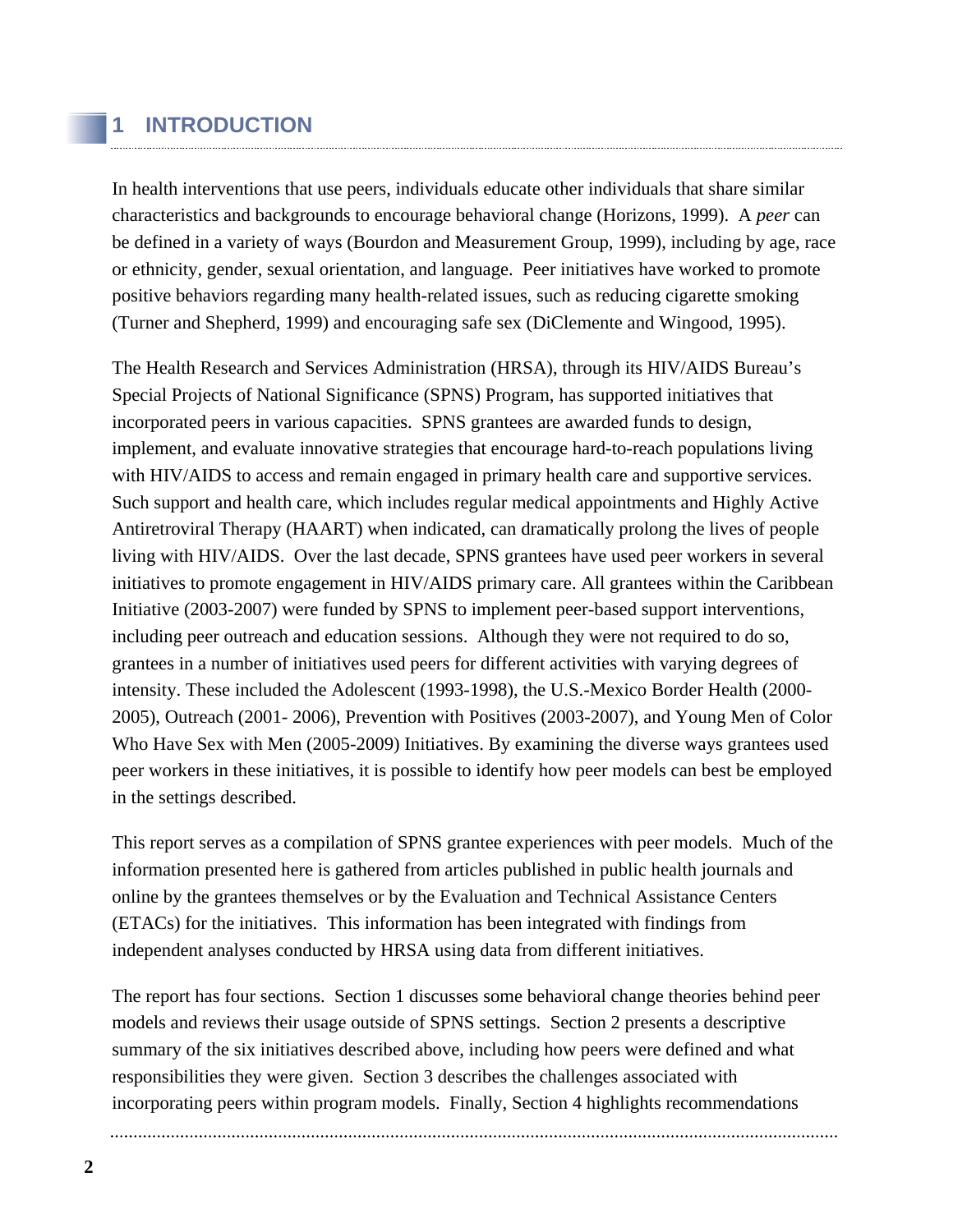provided in published literature and SPNS reports on how to successfully use peers in HIV/AIDS outreach and education activities.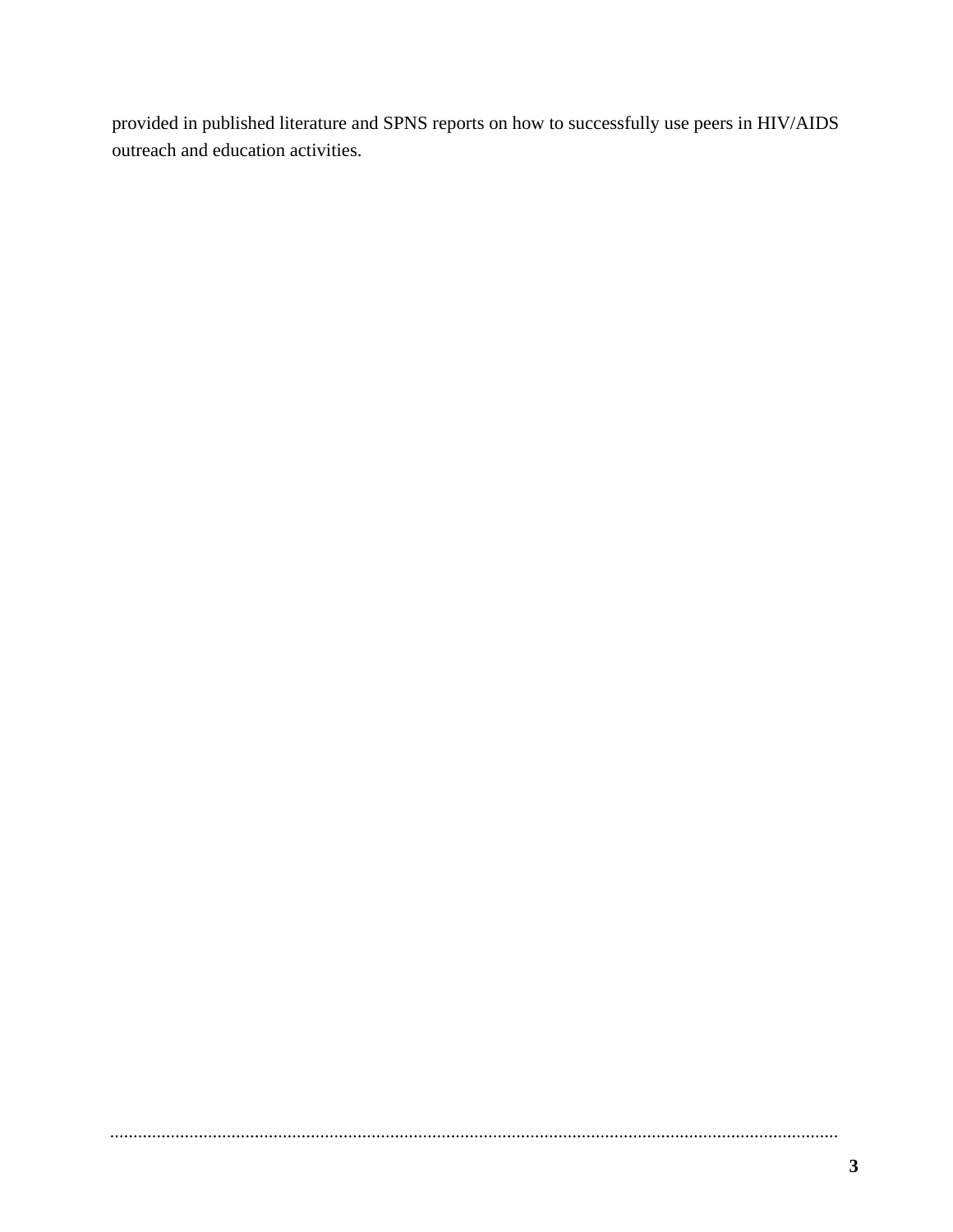## **2 BACKGROUND**

### **2.1 Barriers to Care Among HIV-Positive Medically Underserved Individuals**

The HIV/AIDS epidemic has heavily impacted many medically underserved groups in the United States, including individuals from minority groups, individuals with few financial resources, and individuals suffering other health issues such as mental health problems. These individuals must overcome numerous barriers to access health care. The Institute of Medicine has provided a framework for categorizing the barriers to health care as structural, financial, and personal/cultural (Millman, 1993). Structural barriers to HIV care encompass patients' lack of housing and transportation, long appointment wait times and language barriers. Patients experience financial barriers to care when they cannot afford needed care because they are uninsured or underinsured. Lastly, personal and cultural barriers stem from individuals' beliefs about health care and HIV, and include cultural barriers such as racism, language, sexism, homophobia and other issues. These barriers create disparities in access to HIV care, which manifest as delays in starting treatment and lack of HIV medications (Tobias, Cunningham, Cunningham, and Pounds, 2007).

### **2.2 The Role of Peers in Improving Health Outcomes**

The employment of peers is often based on the theory that individuals can effect change among people that share their characteristics by displaying positive behaviors (Turner and Shepherd, 1999). Peer education can motivate attitudinal and behavioral change at the individual or community level (Horizons Project, 1999). There is no standard definition of peer worker, and peer workers encompass a range set of roles and responsibilities across different programs (Bourdon and Measurement Group, 1999).

According to Social Cognitive Theory, health programs should educate individuals about healthy behaviors, foster skills that allow them to apply information learned, promote individuals' beliefs that they can change their behaviors and provide social support for their new behaviors (Bandura, 1994). Peers can contribute to and promote the success of these activities in several ways. An individual's belief in his/her ability to change can be influenced by witnessing positive health behaviors "modeled" in peers. Specifically, Bandura states that "to increase the impact of modeling, the characteristics of models such as their age, sex, and status, the type of problems with which they cope, and the situation in which they apply their skills, should be made to appear similar to the people's own circumstances" (Bandura, 1994).

Proponents of peer education argue that its power to influence behavior depends crucially on communication between peers, which empower them to take action (Horizons Project, 1999).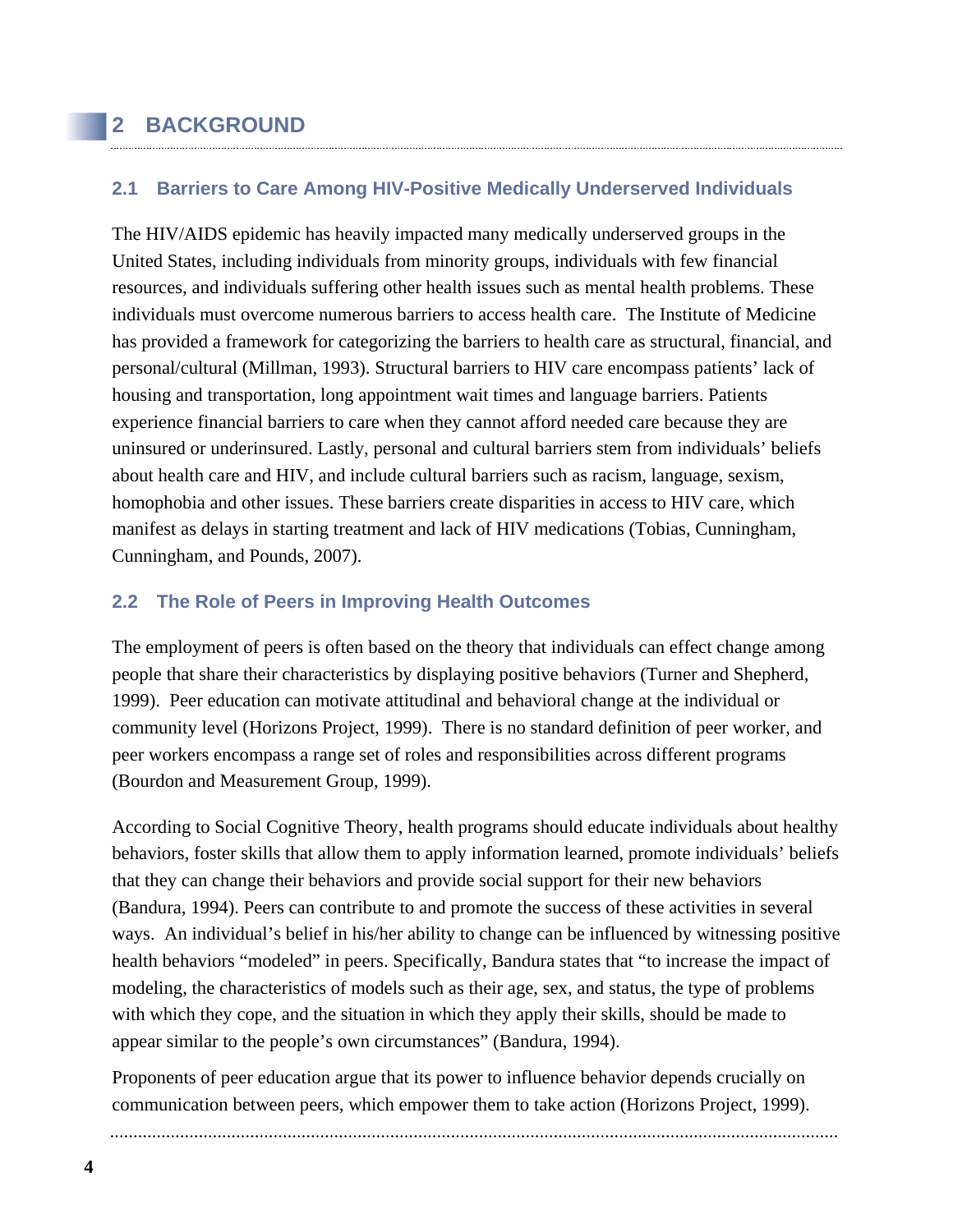While many peer education models are based on Social Cognitive Theory, other theories can also be used to support peer education. Two examples are Social Inoculation Theory, which maintains individuals can be taught to avoid social pressures, and Role Theory, which suggests peer workers will adopt mentor-type relationships with individuals in a successful manner (Turner and Shepherd, 1999).

## **2.3 Evidence of the Effectiveness of Peer Education**

Proponents of peer education maintain that it is effective because it yields a wide array of benefits. Employing peers is often cheaper than alternative intervention models, and uses existing social networks and channels of communication. Peer workers are trusted sources of information to whom "hard-to-reach" populations will more readily turn, and the peer education process can empower not only clients but also the peers themselves (Turner and Shepherd, 1999). However, these claims have not yet been substantiated by research, and a review of some of the findings and limitations of existing research follows.

Some previous research suggests that interventions using peers can produce successful outcomes, particularly with regards to increases in self-reported condom use. UNAIDS and the Horizons Project examined scientific evaluations of peer education aimed at health improvements among individuals with STI or HIV/AIDS (Horizons Project, 1999). Highlighted in this analysis were two successful peer education programs in the United States. One used peers to promote condom use and bleach for cleaning needles among injection drug users (Rietmeijer, Kane, Simons, Corby, Wolitski, Higgins, Judson, and Cohn, 1996) and another encouraged safer sex among men who have sex with men (Kelly, Murphy, Sikkema, McAuliffe, Roffman, Solomon, Winett, and Kalichman, 1997). Both studies found statistically significant improvements in condom use among individuals who had interacted with peers as compared to control groups.

Similar findings have been reported by other researchers. The Mpowerment Project for young men who have sex with men involved peer outreach and support, and it was implemented in two cities, one before the other, to create a control group. It produced significant decreases in unprotected anal sex (Kegeles, Hays, and Coates, 1996). Peers also have been shown to promote safer sex knowledge and behaviors in women. Young African-American women who received peer support to develop social skills around safer sex practices reported increased condom use, as compared to a control group (DiClemente and Wingood, 1995).

However, there is also evidence that peer interventions fail in certain settings. In a review of both quantitative and qualitative research to evaluate the effectiveness of peers in health interventions for youth, Harden et al. determined that only five evaluation studies "soundly evaluated interventions" with peers as against those with other staff (Harden, Oakley, and Oliver, 2001).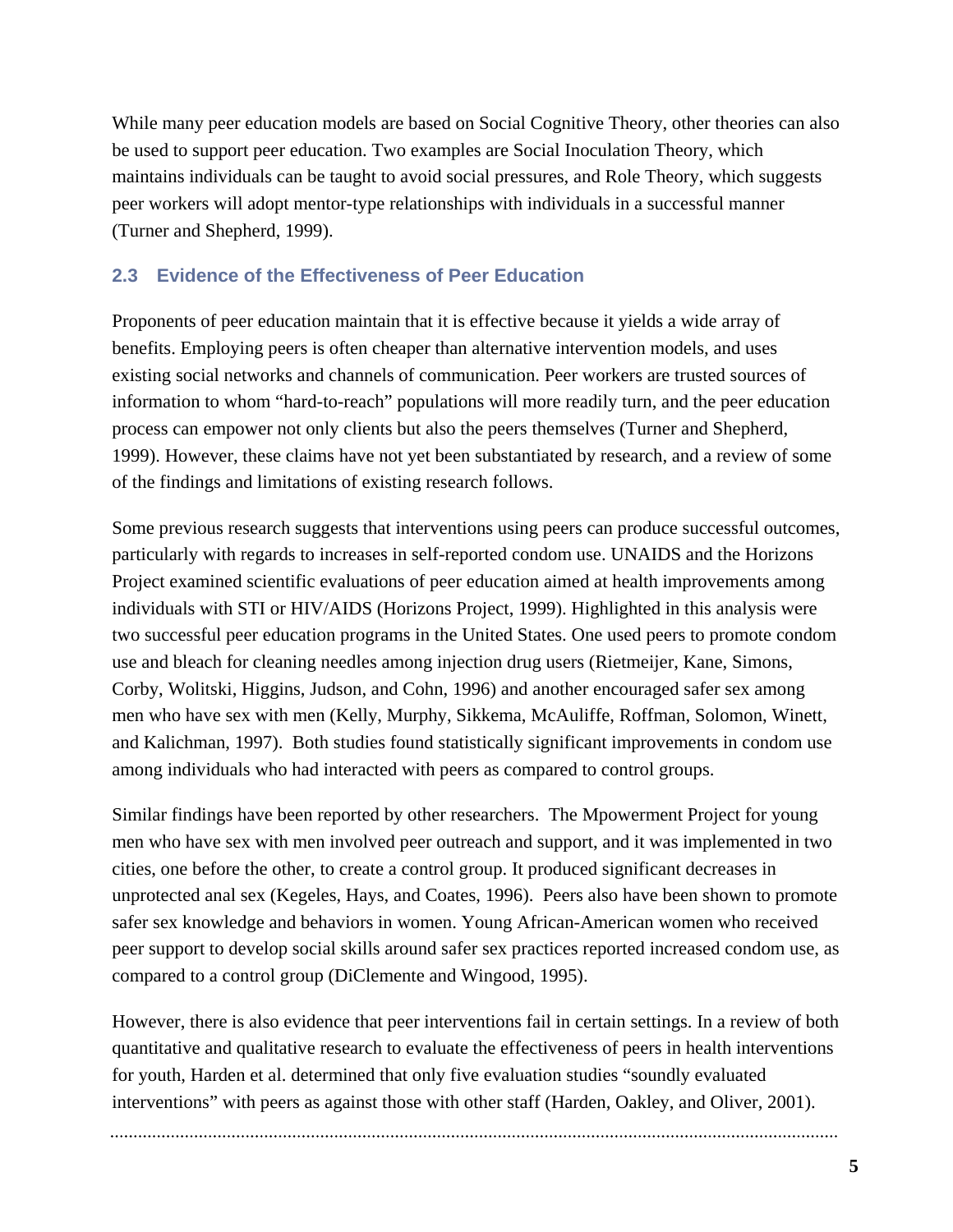Among these five, two reported their peer interventions were less than successful and one produced inconclusive results.

International research has also reported mixed results. The Medical University of South Carolina and the World Health Organization conducted a meta-analysis of HIV peer initiatives in developing countries. Across the studies, although peer models were generally found to increase condom use, peers also were found to produce a slight (non-significant) rise in STIs (Medley, Kennedy, O'Reilly, and Sweat, 2009).

Despite these findings, it must be noted that very few evaluations have adequately examined peer interventions to date (Harden et al., 2001; Horizons Project, 1999, Medley et al, 2009). Past research has been criticized for poor methodology, and for excluding the details of the peer intervention necessary to understand a program and its outcomes. (Harden et al., 2001; Horizons Project, 1999).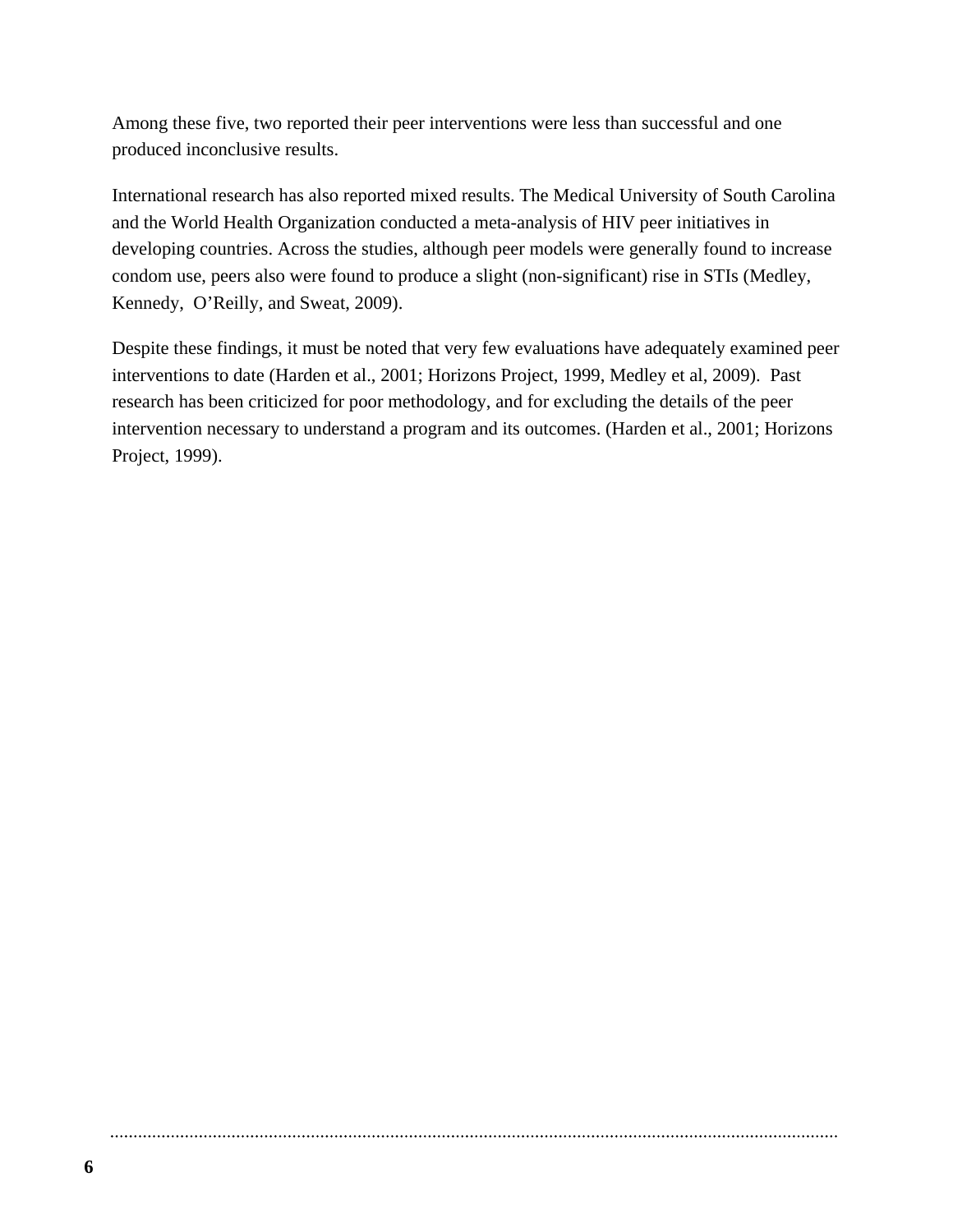Before best practices for peer workers within the SPNS context can be identified, it is first necessary to understand the positions of peer workers within the SPNS initiatives that used them. Both within and across initiatives, the individuals employed as peers were demographically diverse, and the activities they performed varied greatly. This section provides a brief overview of the initiatives where peers have been employed by many or all of their grantees, describing the peer position and its responsibilities. It should be noted that some of these initiatives have undergone more thorough evaluations than others, and as a consequence, the level of detail available varies.

## **3.1 The Adolescent Care Demonstration and Evaluation Initiative (the Adolescent Initiative)**

The Adolescent Initiative funded 10 grantees from 1993 to 1998 to explore strategies for engaging at-risk and HIV-positive youth in care. Many grantees provided a combination of prevention, care and case management to at-risk clients, who included homeless, minority, and substance abusing youth. Initiative activities included street outreach, HIV testing and counseling, and developing referrals networks between providers. Half the grantees also provided family planning services to target youth (Huba, Melchior, Panter, Brief, and Lee, n.d.; HRSA, n.d., a.).

### *Who were the peers in this initiative?*

For most grantees within this initiative, peers were youth who were either HIV-positive or were at risk of becoming HIV-positive. Within several programs, these youth were identified from current or former program clients (Bourdon and Measurement Group, 1999; Bettencourt, Hodgins, Huba, and Pickett, 1998; Bourdon, Tierney, Huba, Lothrop, Melchior, Betru, and Compoc, 1998). Peers employed by this initiative occupied fulltime, internship and informal advisory positions. For example, one grantee employed peers through 6 month internships, with the potential to hold two internships consecutively (Bourdon and Measurement Group, 1999).

### *What were the peers' responsibilities?*

All but one of the grantees incorporated peers into their programs to varying extents (Huba and Melchoir, 1998). Five grantees employed peers to conduct interventions with clients (Huba et al, n.d.). Two grantees particularly emphasized peers in their intervention models. One was a community-based organization run by peer staff and supported by adult consultants who delivered services including support groups, individual counseling, advocacy, and social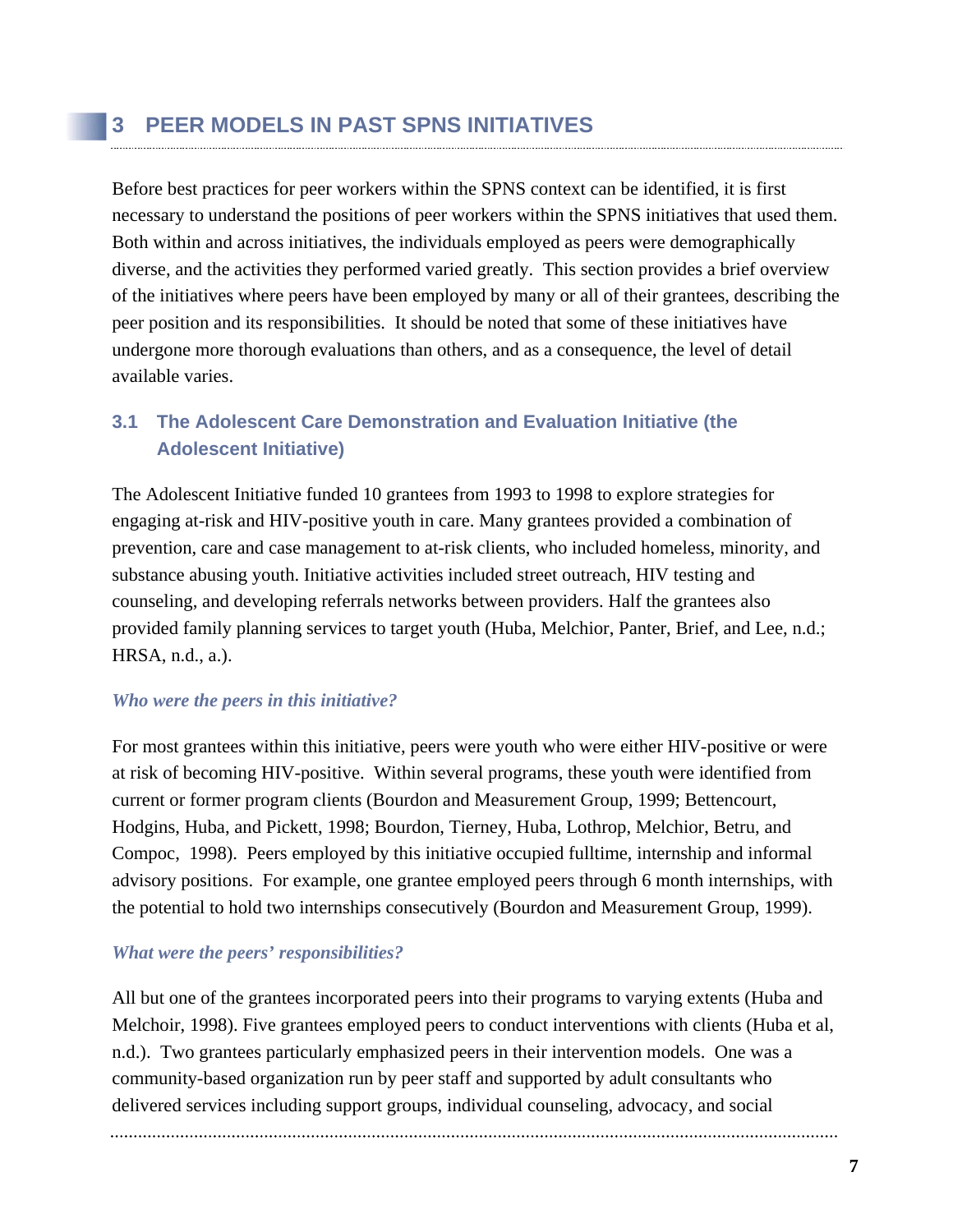activities. The other organization partnered peers with other staff to provide health education, leadership training conferences and publishing advocacy materials. Other grantees who integrated peers into intervention delivery coordinated with partner organizations and conducted counseling, trainings, and empowerment sessions for youth (Huba and Melchoir, 1998; Huba et al, n.d.; Bourdon and Measurement Group, 1999).

## **3.2 The Demonstration and Evaluation of Models that Advance HIV Service Innovation Along the U.S.–Mexico Border Initiative (the US-Mexico Border Health Initiative)**

Five grantees were funded by SPNS between 2000 and 2005 to implement and evaluate programs that focused on engaging individuals along the U.S.-Mexico border in primary health care services through outreach and care collaborations between local service providers (HRSA, 2008). The clients for this initiative were HIV-positive and at-risk individuals who were employed or lived on the border (HRSA, n.d., b).

### *Who were the peers in this initiative?*

Three of the five programs employed peer workers. Peer workers in two programs were HIVpositive individuals. One grantee imposed the additional criterion that the peer workers had to have personal ties or to have worked with client populations (HRSA, 2008).

## *What were the peers' responsibilities?*

At these three programs, peers were mainly involved in outreach and HIV testing and counseling as part of collaborations between medical and support staff. Peer workers had a more diverse set of responsibilities at two of the programs, including facilitating support groups, reminding clients of appointments, transporting clients and entering data (HRSA, 2008).

## **3.3 Targeted HIV Outreach and Intervention Model Development and Evaluation for Underserved HIV-Positive Populations Not in Care Initiative (the Outreach Initiative)**

The Outreach Initiative was funded by HRSA between 2001 and 2006 to implement and evaluate proactive strategies for engaging and retaining medically underserved individuals with HIV/AIDS in the health care system. Grantees targeted people living with HIV/AIDS who were not currently engaged in primary care or who were at risk of falling out of care. Subpopulations under this umbrella group varied significantly. Several grantees only served a specific target group, such as women or youth, whereas others served a combined group of homeless individuals, drug injection users, sex workers, ethnic and sexual minorities, and incarcerated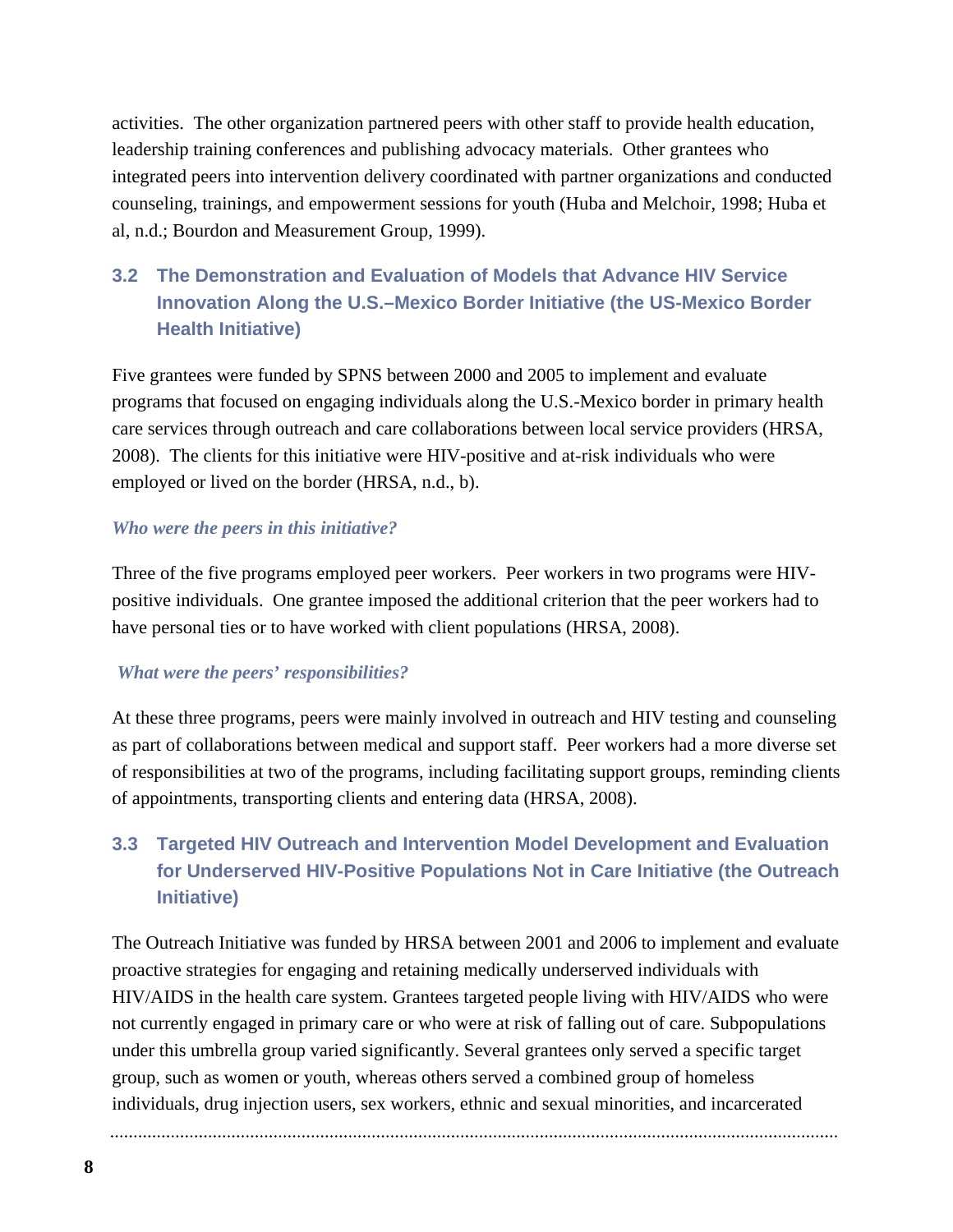people (HRSA, 2010, a). This initiative was implemented in two phases. In Phase 1, 17 grantees were first funded for 2 years to conduct a local evaluation of those strategies and plan activities to enhance or modify their programs. Ten of the original grantees were funded to implement and evaluate their proposed model enhancements during Phase 2 (HRSA, n.d., c; Rajabiun, Cabral, Tobias, and Relf, 2007). Once participants were enrolled, grantees employed various outreach strategies to encourage them to access and remain in primary care. Peers within the Outreach Initiative primarily served in supportive roles rather than as the main staff delivering the intervention (CORE, n.d.)

#### *What were the peers' responsibilities?*

Grantees in the Outreach Initiative employed peers in a range of different outreach and retention activities. Within certain grantee programs, peers were central to the intervention model. In other programs, peers supported program activities conducted by care providers, social workers, and case managers. In Phase Two, three of the six grantees that used peers in some capacity within their interventions deployed peer staff with other clinical or professional staff to conduct outreach services and intervention activities, such as home visits. In two of these programs, peers collaborated with nurses to conduct outreach and client support. In the third program, peer support staff worked with other staff to provide client advocacy and to ensure that clients attended appointments. Finally, two programs used peers in minimal fashion. One program incorporated a "peer referral program" for identifying clients and the other used peers to aid with health care system navigation (CORE, n.d.).

## **3.4 Targeted Peer Support Model Development for Caribbeans Living with HIV AIDS Initiative (the Caribbean Initiative)**

SPNS funded a peer support intervention for Caribbean immigrants living with HIV/AIDS from 2003 to 2007. This initiative is the only SPNS Initiative to date that has focused exclusively on implementing and evaluating peer worker program models. Specifically, this initiative evaluated peer models in the context of how connections with peer workers can increase engagement in care for underserved HIV positive Caribbean clients (HRSA, n.d., d). Caribbean Initiative grantees consistently employed models centered on one-on-one sessions with peer workers from Caribbean populations (Thomas, Clarke, and Kroliczak, 2008).

#### *Who were the peers in this initiative?*

Grantees in the Caribbean Initiative established specific criteria relating to personal, health, and professional attributes for the peer workers they employed. Most grantees recruited peer workers who were representative of the target population, (HIV-positive individuals of Caribbean origin)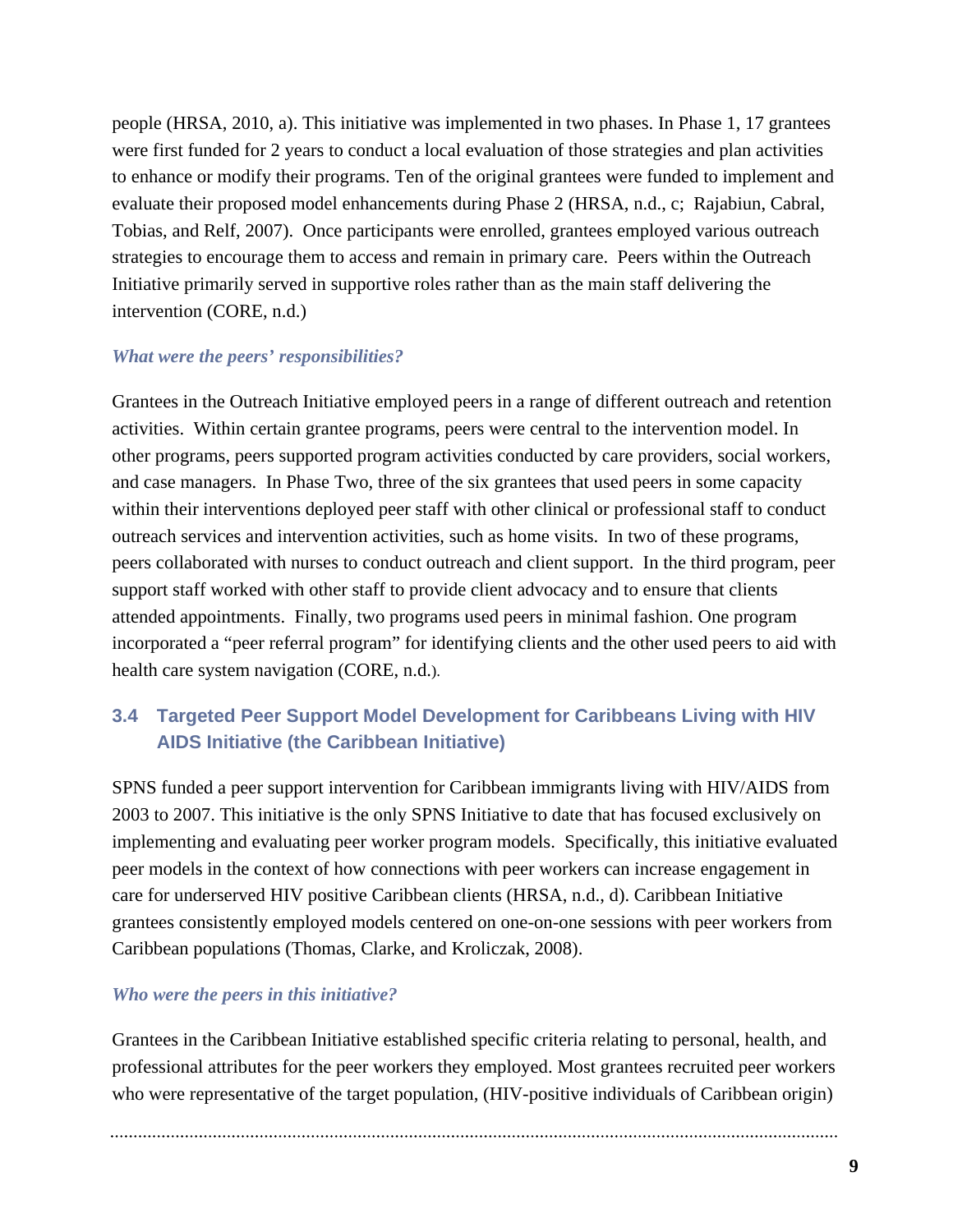from the service area. Some grantees also evaluated the health status of peer workers to ensure it would not impede their work responsibilities. For example, two grantees required their peers to adhere to their HIV medication regimens. One grantee stipulated that peer educators with histories of drug abuse had to have lived at least 1 year drug-free before beginning work. Grantees recruited peer support staff from the ranks of those who were active within the organization. All of the grantees used similar recruitment strategies, reaching out to individuals seeking services from their programs as well as current volunteers or individuals within advisory groups (Thomas et al, 2008).

#### *What were the peers' responsibilities?*

Unlike the grantees in other initiatives, grantees in the Caribbean Initiative focused their peer workers' duties on delivering one-on-one, structured intervention sessions to clients. These intervention sessions typically emphasized understanding HIV disease, using HIV medications, and identifying strategies to ensure access and retention in primary care. Many grantee intervention sessions also addressed other relevant issues like family involvement and patient rights. One program also incorporated peers in other activities, such as client home visits (Thomas et al, 2008).

## **3.5 Prevention with HIV-Infected Persons Seen In Primary Care Settings Initiative (the Prevention with Positives Initiative)**

HRSA funded 15 grantees between 2003 and 2007 to implement programs to combine HIV prevention and medical care in clinical settings for HIV positive individuals. The goals of the initiative were to integrate education and intervention sessions with medical care, decrease HIV transmission and decrease HIV exposure for HIV-positive individuals (HRSA, n.d., e). Grantees used various models with combinations of physicians, specialists and peers to implement the prevention messages. Grantees disseminated the prevention education through one-on-one sessions frequently linked with medical care. These sessions typically dealt with topics such as safer sex, disclosure, and substance abuse, and at most sites these could be adapted for clients' needs (Koester, Mariorana, Vernon, Myers, Dawson, and Morin, 2007).

#### *Who were the peers in this initiative?*

Only 3 of the 15 grantees within this initiative employed peers, who were former or current HIVpositive patients with characteristics reflecting the target population's socioeconomic status, gender, race and age (Koester et al, 2007). For example, one grantee hired one female and one male peer worker so that both their male and female clients could relate to their peer based on gender. This grantee also evaluated the attitudes of candidate peer workers towards personal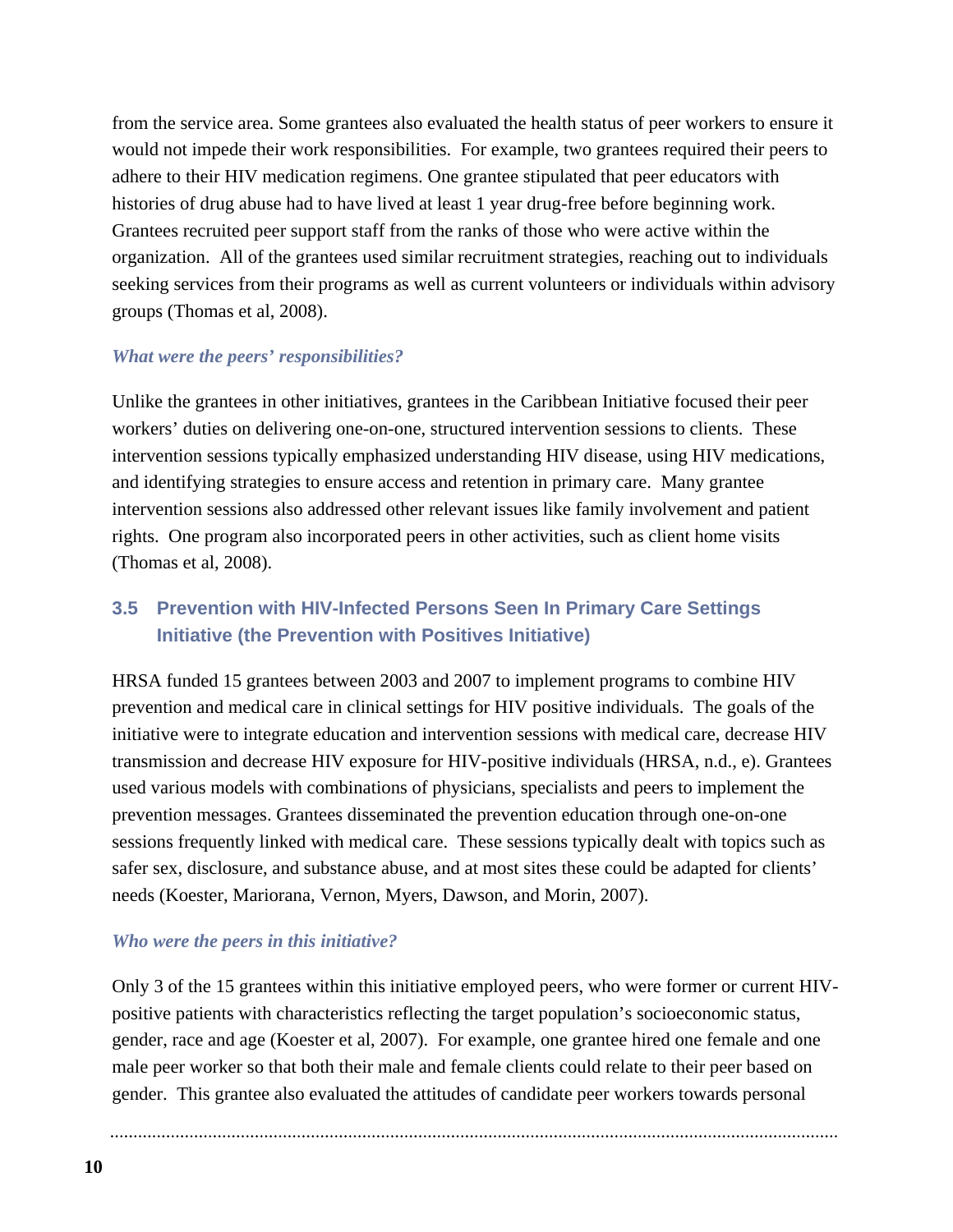health issues, such as disclosure, treatment adherence, and substance abuse (Raja, McKirnan, and Glick, 2007).

#### *What were the peers' responsibilities?*

The three grantees employed peers to deliver the structured prevention sessions with clients and one grantee included a support group facilitated by peer workers within their intervention model. These sessions were scheduled over several months and had different intensities at the various programs (Koester et al, 2007). One grantee also used peers to help develop content for intervention sessions, finding that "their approval of the language and content of the modules was viewed as a key element in establishing the broad acceptability of the intervention" (Knauz, Safren, O'Cleirigh, Capistrant, Driskell, Aguilar, Salomon, Hobson, and Mayer, 2007). In addition to implementing the prevention education sessions, peers at one program were further responsible for coordinating with clinic physicians and referring clients to relevant programs (Raja et al, 2007)**.** 

## **3.6 The Outreach, Care, and Prevention to Engage HIV Seropositive Young Men of Color who have Sex with Men Initiative (the YMSM of Color Initiative)**

The YMSM of Color Initiative included eight grantees that provided innovative outreach and prevention services to HIV-positive young MSM of Color between the ages of 13 and 24 (HRSA, n.d., f). These eight grantees were funded for 5 years, starting in 2004 and ending in 2009. The grantees used a variety of different program models that evolved over the course of their project period to identify, engage and link HIV-positive young men to primary care and support services. Components of the various demonstration models included, but were not limited to, street outreach at bars, clubs, and balls; outreach through peer participants' social networks; Internet outreach; HIV counseling and testing in various venues; support group sessions; referral systems with partner organizations; and case management (HRSA, 2010, b).

#### *Who were the peers in this initiative?*

Seven of the eight grantees employed peers as outreach workers and client support staff. Unlike grantees in the Caribbean Initiative, grantees in the YMSM of Color Initiative did not establish standardized requirements that peer workers had to be a certain ethnicity, age, or HIV-status. The grantees defined the peer roles, which typically evolved over the course of the grant. For some grantees, this was a very informal process. For example, one grantee recruited peer outreach workers from their pool of program participants. By contrast, another grantee recruited peer workers from outside the service region because staff found peer workers had difficulty reaching friends from their local community (HRSA, 2010, b).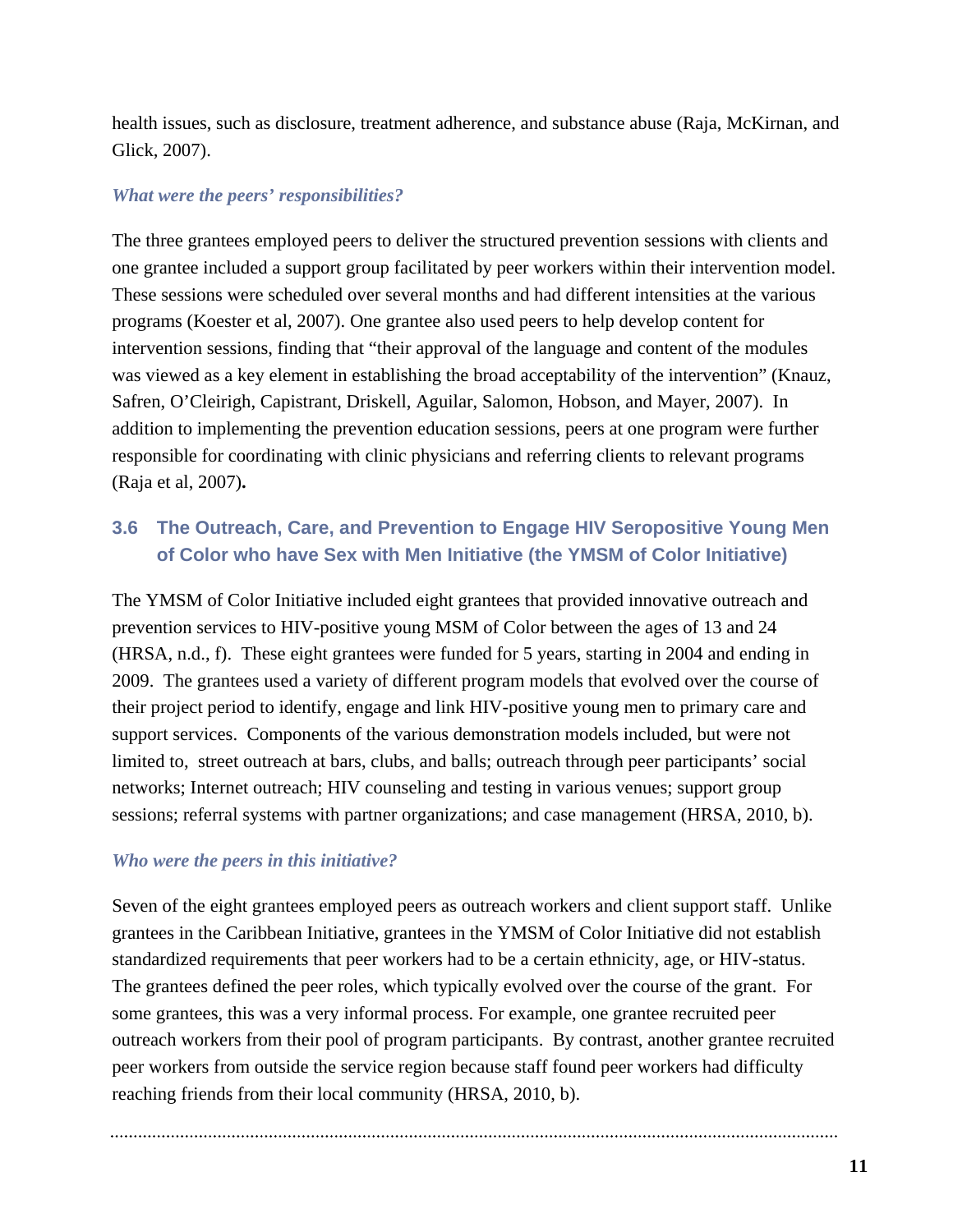Table 3-1 presents information on the characteristics of peer and outreach workers in this initiative, which HRSA collected for another study on turnover among peer outreach workers (HRSA, 2010, b). Most grantees reported that the age of their peer outreach workers was typically in their early 20s. The educational attainment of peer outreach workers was quite variable, but no grantees reported that their typical peer workers had completed a college degree. Given the entry-level nature of their positions, most peer outreach workers appeared to have between 1 and 2 years of work experience in the field (HRSA, 2010, b).

| <b>Grantee</b> | <b>Typical</b><br>Age | <b>Typical Education</b>        | <b>Typical</b><br>Work<br><b>Experience</b> | Total # Ever<br><b>Employed</b><br>$(2004 - 8/2008)$ | Current#<br><b>Employed</b><br>(9/2008) | <b>Position Type</b>                |
|----------------|-----------------------|---------------------------------|---------------------------------------------|------------------------------------------------------|-----------------------------------------|-------------------------------------|
| $\mathbf{1}$   | $22 - 25$             | High school $+$ some<br>college | $3 - 4$ Years                               | 11                                                   | 3                                       | Part-time                           |
| $\overline{2}$ | $18 - 21$             | Less than high school           | $1 - 2$ Years                               | 10                                                   | 5                                       | Part-time,<br>contracted            |
| $\mathbf{3}$   | $22 - 25$             | Varied                          | $1 - 2$ Years                               | 6                                                    | $\mathbf{1}$                            | Full time, salaried<br>$+$ benefits |
| 4              | $26 - 29$             | High school $+$ some<br>college | $1 - 2$ Years                               | 5                                                    | $\overline{2}$                          | Full time, salaried<br>$+$ benefits |
| 5              | $18 - 21$             | Varied                          | $1 - 2$ Years                               | 6                                                    | $\overline{2}$                          | Full time, salaried<br>$+$ benefits |
| 6              | $22 - 25$             | High school $+$ some<br>college | $1 - 2$ Years                               | $\overline{7}$                                       | 3                                       | Full time, salaried<br>$+$ benefits |
| 7              | Varied                | Varied                          | $1 - 2$ Years                               | $\overline{2}$                                       | $\mathbf{1}$                            | Varied                              |

#### **Table 3-1: Characteristics of Peer Workers by Grantee within the YMSM of Color Initiative**

### *What were the peers' responsibilities?*

The scope of peer duties differed among grantees, but typically included the core activities of outreach, client support, and client retention. The structure of the peer position ranged from a stipend-paid position to a full-time salaried position with benefits. In most programs, peers approached individuals at clubs, bars, and through the Internet, as well as through relationships with partner organizations. In addition, they participated in HIV testing and counseling, sometimes as trained testing counselors, and sometimes as recruiters bringing individuals to testing events. Lastly, within several program models the peer workers conducted the surveys of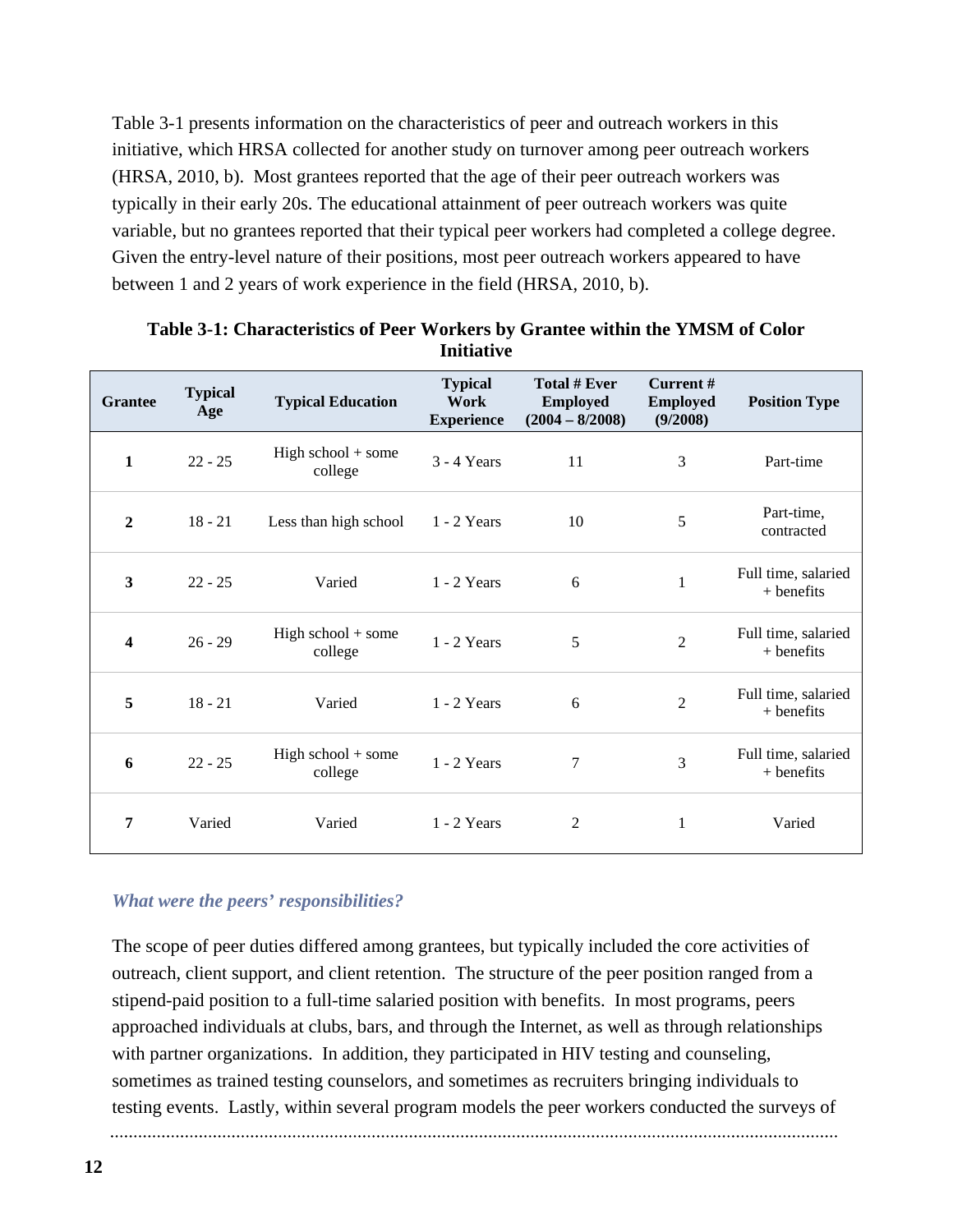study participants required for the multi-site evaluation and aided with case management activities (HRSA, 2010, b).

## **3.7 Use of Peers Across Initiatives**

The various initiatives used similar methods to identify and employ peers. While grantees defined peers differently, programs within the Adolescent, Prevention with Positives, Outreach, and Caribbean initiatives recruited peers from their current client base or clients served within their provider network. Despite the diversity in program models, peers appear to have been most frequently used for outreach and counseling activities. With the exception of the Caribbean and Prevention with Positives Initiatives, peers were used within the majority of programs either as the principal staff member conducting outreach, or as part of the outreach team with other project staff. Given their perceived capacity to connect with target populations in a unique manner, the prevalence of peers in outreach and client support activities is not surprising.

Despite these commonalities, there were also notable differences in how different initiatives employed peers, which should be taken into account when evaluating the success of the various programs. The most significant difference was in staffing structures. The Adolescent Initiative included grantees whose program staff consisted mostly of peers, supported by professional adult staff. By contrast, all subsequent initiatives incorporated peer staff as *additions* to program staff. This second model represents a fundamentally different role for peer workers in the organizational structure, particularly in terms of organizational power dynamics. Furthermore, within the Adolescent Initiative, several grantees employed peers in various capacities including outreach staff and advisory council positions. Additionally, peers within the Adolescent Initiative were involved in the most diverse set of program activities, ranging from outreach and counseling to organizing youth leadership conferences and engaging in national advocacy. Later initiatives included a less diverse set of peer responsibilities.

The staffing structure described above contrasts sharply with the one used in the Caribbean and the Prevention with Positives initiatives. Within these initiatives, the scope of peer work was fairly consistent across grantees and their roles focused primarily on conducting one-on-one counseling/education sessions with clients and helping clients attend care appointments. Moreover, Caribbean Initiative grantees had the most stringent requirements for their peer staff, such as documentation from their physician that they were compliant with their HIV medications, and/or a lack of substance use for 1 year prior to employment (Thomas et al, 2008).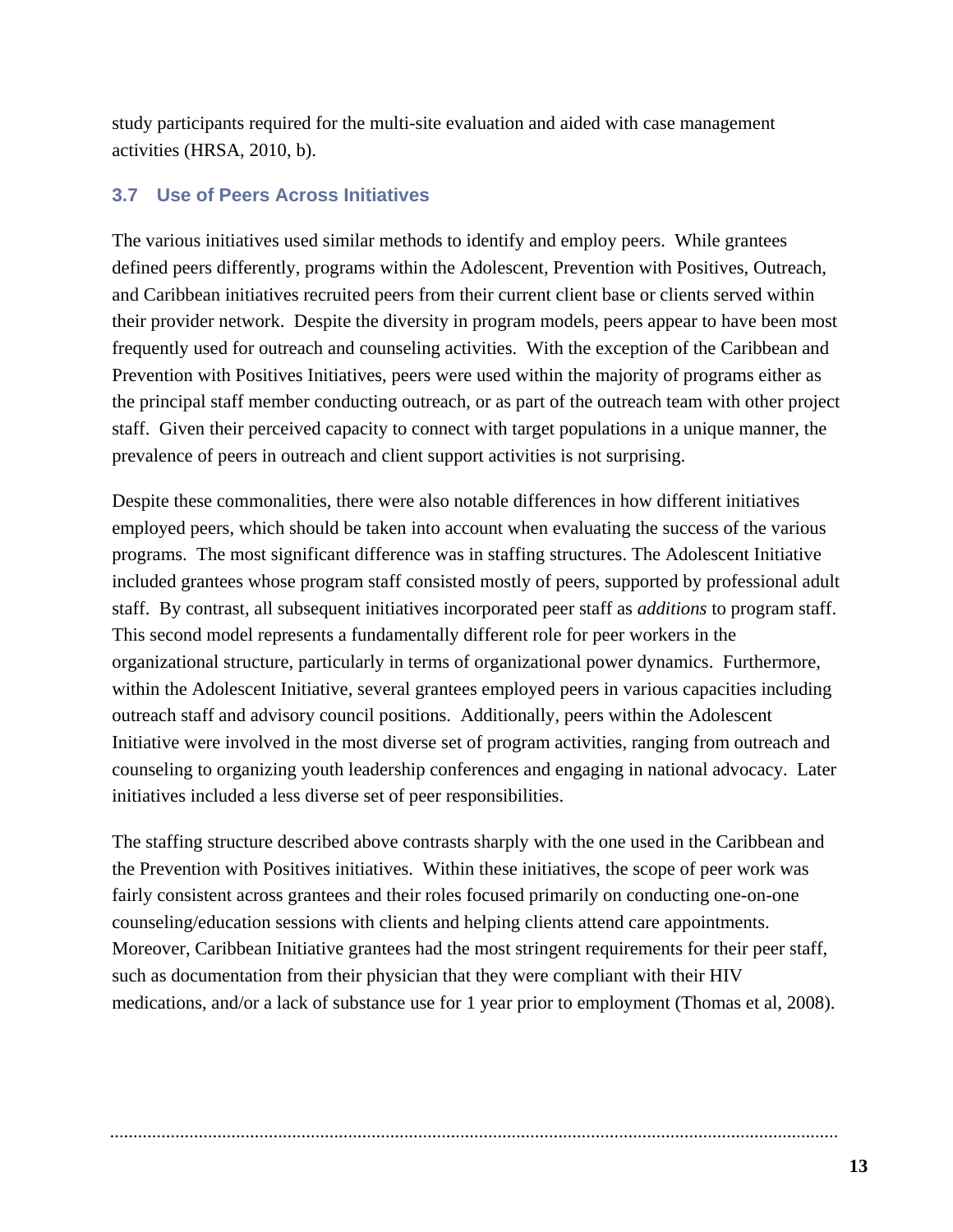Although grantees and funders have touted the benefits of peer-centered interventions, there are a number of challenges associated with hiring and supervising peer workers. The same attributes of peer workers that allow them to relate on a personal level to their clients can also create problems in professional settings. Because peer workers often face the same social, emotional and financial challenges as their clients, they can more readily understand and respond to client problems, and foster trusting relationships. On the other hand, as noted by grantees within the Adolescent, Prevention with Positives and YMSM of Color initiatives, difficulties can arise because "peers potentially share the same structural constraints that impact their patients." (Koester et al 2007; Bourdon and Measurement Group, 1999; HRSA, 2010, b). In particular, peer workers are often professionally inexperienced, must confront their own mental and physical health needs including HIV and substance abuse, and lack financial resources.

This "Catch 22" of peer workers has different implications, depending on how a peer is defined within different settings. For example, to support clients with HIV/AIDS, some grantees require that their peer workers also have HIV/AIDS, which introduces challenges associated with employee health and care provision. Grantees that work with youth often confront issues with peer workers being unable to establish boundaries between their work and social lives. Peer workers within immigrant communities may be dealing with legal residency issues, while those who work with intravenous drug users (IDUs) may have struggled with addiction themselves. In the following discussion, we focus on issues that were particularly pertinent within the existing SPNS initiatives.

## **4.1 Inability to Separate Professional and Social Sphere**

SPNS grantees reported that the inability of peer workers to separate their professional and social lives often undermined their success. This issue was particularly salient for programs employing young peer workers. For example, the Adolescent and YMSM of Color initiatives chose young peer workers so that they could access the same venues and social networks as their target clients. Within the YMSM of Color Initiative, peer workers were charged with recruiting clients with whom they shared substantially similar backgrounds and experiences. They often conducted outreach activities with clients and potential clients in social settings (bars, clubs, Internet chat rooms, student centers, etc.). These informal settings encouraged peer workers to adopt an informal attitude toward their work, which suffered as a consequence. When surveyed, staff from the YMSM of Color Initiative reported that peer worker terminations were often the result of "exercising poor judgment," "mixing work and personal space," "failure to adhere to program/agency policies and procedures" and "misconduct." Misconduct manifested itself in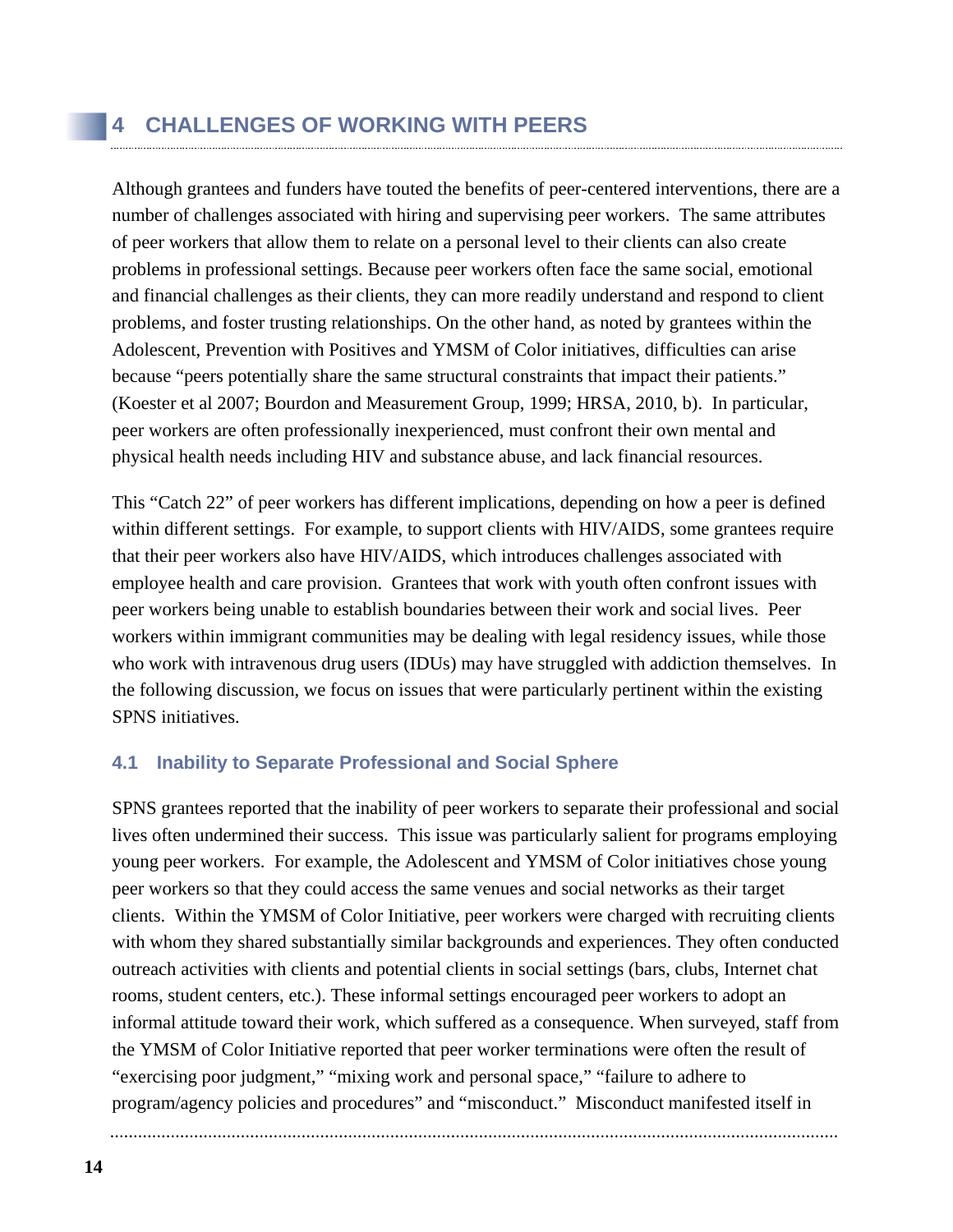behaviors such as using project Internet sites or MySpace pages to communicate with friends (HRSA 2010, b). Evaluators from the Adolescent Initiative recommended the clear communication of peer work roles and responsibilities as a means to deal with this issue (Bourdon and Measurement Group, 1999).

### **4.2 Lack of Experience in Professional, Research-Based Work Settings**

Grantees also found that peer workers often had little experience working in office settings, much less in research-oriented environments. Grantees from the YMSM of Color Initiative indicated that peer workers at several sites struggled to fulfill basic requirements such as arriving at work on time and reporting honestly on their outreach activities (HRSA, 2010, b). Peer workers in the Prevention with Positives Initiative also often lacked professional skills, and the research environment required by the SPNS evaluation may have also created problems for inexperienced personnel. In their "lessons learned" report, Koester et al. found that peer workers were "constrained by having to follow a research protocol" particularly because they saw themselves as advocates for clients (Koester et al, 2007). Peer workers typically had little experience conducting SPNS-type evaluations, where clients have to be carefully screened for eligibility criteria, survey instruments must be closely followed, and clients must be interviewed on a regular basis.

## **4.3 Physical and Mental Health Issues**

Some grantees employed peer workers who were HIV-positive and thus could more closely relate to the associated stigma, their clients' health care needs and the barriers they must overcome to access to care. A disadvantage of this policy, identified in the Adolescent Initiative, is that the loss of both clients and staff to illness affects the remaining employees, both personally and professionally (Bourdon et al, 1998). Additionally, several grantees within the Prevention with Positives and YMSM of Color Initiatives had to terminate some individuals because substance abuse problems interfered with their work (Raja et al, 2007; HRSA, 2010, b). Programs using peer models should recognize that peer workers similar to their target population will be at high risk for health issues such as depression, and drug and alcohol abuse.

## **4.4 High Degree of Turnover**

Grantees and evaluators from the Adolescent, Prevention with Positives, U.S.-Mexico Border Health and YMSM of Color Initiatives have all stressed that turnover can be a formidable problem among peer workers, disrupting program operations and reducing program impact (Bourdon and Measurement Group, 1999; Raja et al, 2007; HRSA, 2008; HRSA, 2010, b). Of the 51 peer workers ever employed by grantees in the YMSM of Color Initiative, over half (29)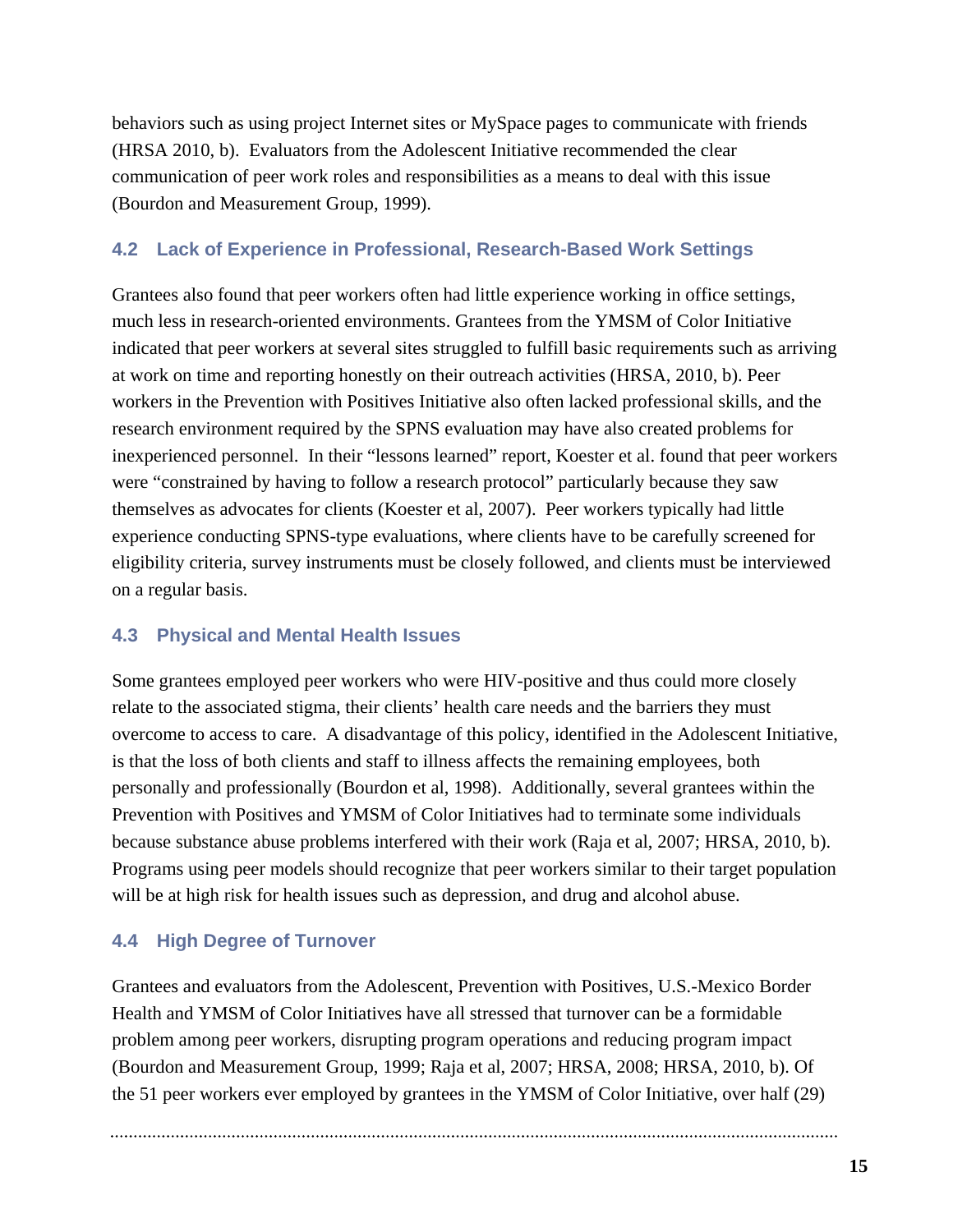left by the fourth year of the grant. On average, each grantee lost 4.1 peer workers, with a range from 0 to 9. Notably, the majority of departures (19) were terminations, typically due to misconduct and failure to fulfill position responsibilities. Ten voluntary departures were reported. However, it is clear that many "voluntary" departures were not voluntary at all; rather, workers were given the option to leave or be terminated. The typical peer worker remained with the program for 14 months. The costs associated with this turnover were substantial. The total cost of replacing a peer worker varied markedly from grantee to grantee, from \$1,659 to \$24,981, with a median cost of \$3,144 (HRSA, 2010, b).

#### **4.5 Drawbacks of Close Social Connection to Target Population**

Several grantees have indicated that peer workers face considerable challenges when operating in small communities or communities in which the stigma surrounding HIV/AIDS is high. Within the YMSM of Color initiative, staff from several grantees described the unique retention and hiring challenges that programs face when located in rural and smaller urban areas. Such regions often lack an established, open MSM community and/or many safe spaces for MSM to socialize. Interviews suggested that these settings can result in higher turnover because the confidential nature of peer work often prevents workers from connecting with their peers socially and drawing essential emotional support from them. The program limited how peer workers could behave in their communities. When MSM communities are already small, a peer worker's position can dramatically undermine his/her social life, particularly when Internet dating is restricted. This issue is compounded because the pool of potential peer workers is smaller in these areas and consequently, more time and resources are required to fill vacant positions. One grantee found this to be such a serious problem that it shifted to recruiting peer workers from outside the local community (HRSA, 2010, b).

The Caribbean Initiative also suffered considerably from this same phenomenon. Although all grantees were located in urban areas, the Caribbean communities involved were small and the stigma associated with HIV/AIDS was high. Grantees attributed low enrollment numbers to the reluctance of many Caribbean immigrants with HIV/AIDS to seek medical care and emotional support from inside their communities, where they might be recognized and "outed." Because of the power of stigma, people with HIV/AIDS were not comfortable communicating their status to family and neighbors. One grantee began using African-American peer workers with HIV/AIDS instead of Caribbean immigrants and saw a substantial increase in enrollment (HRSA, 2010, c).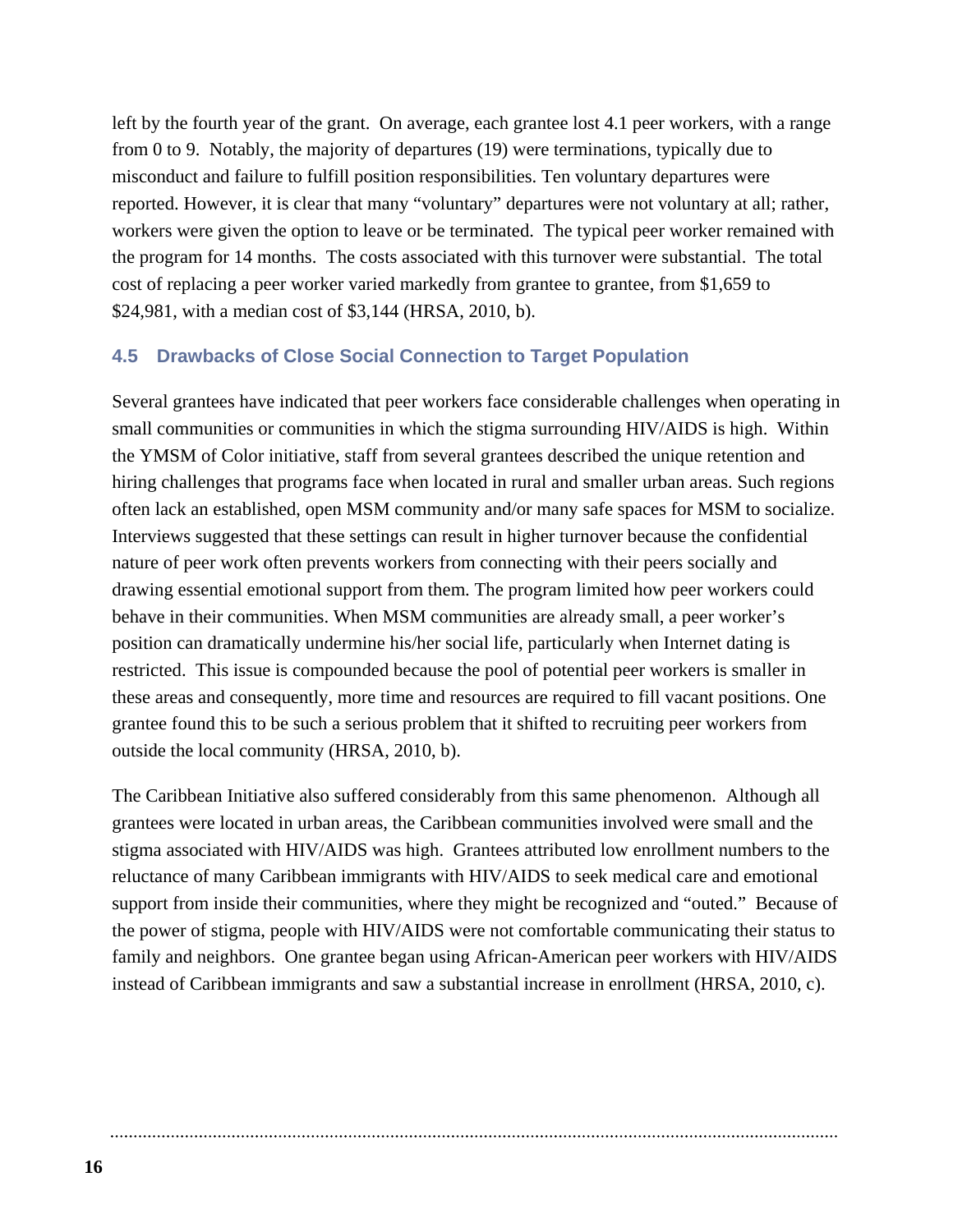### **5.1 Position Structure: Integrating Peers Into the Program Team**

#### *Be clear with peers regarding what the position will entail.*

Since peer workers often struggle to maintain boundaries between their personal and professional lives, it is vital that they understand the scope of their work and what is required of them. Many grantee staff within the YMSM of Color Initiative felt that it was important to create a rigorous interview process that emphasized job responsibilities and boundaries, and to require candidates to meet the entire project team. Some interviews included role-plays that highlighted these issues. For example, one grantee asked candidates to react to scenarios such as the following: "Imagine you are counseling a person who has been having unprotected sex. What would you say?" Interviews at another grantee site even included members of the target population on the interview committee (HRSA, 2010, b). Another method for communicating expectations clearly is through an employee handbook. The "Peer Development Guide" created by the Evaluation and Technical Assistance Center of the Adolescent Initiative recommended that peer workers be given a handbook which includes information such as grounds for termination, performance review policies and time keeping policies (Bourdon and Measurement Group 1999).

### *Encourage a regular work schedule, potentially by employing peers as full-time staff.*

Grantees have suggested that full-time status can bring stability to the position. Some peer workers within the Caribbean Initiative worked full-time and were paid monthly salaries, while others were compensated per activity. This latter policy often led to sporadic hours and low retention numbers, both among peer workers and clients. Programs seemed to perform better when they had a place for peer promoters to go on a regular basis and conduct outreach activities (HRSA, 2010, c). Similarly, YMSM of Color grantees emphasized that full-time status better allowed grantees to incorporate peer workers as team members. Full time peer workers could be exposed to more opportunities for cross-training. Integration into the research may have caused peer workers to feel more invested in the SPNS initiative. In addition, the more stable work environment may have delayed burnout and improved the level of responsibility and discipline displayed at work. However, quantitative analysis did not reveal any link between position status and lower rates of turnover within this initiative (HRSA, 2010, b).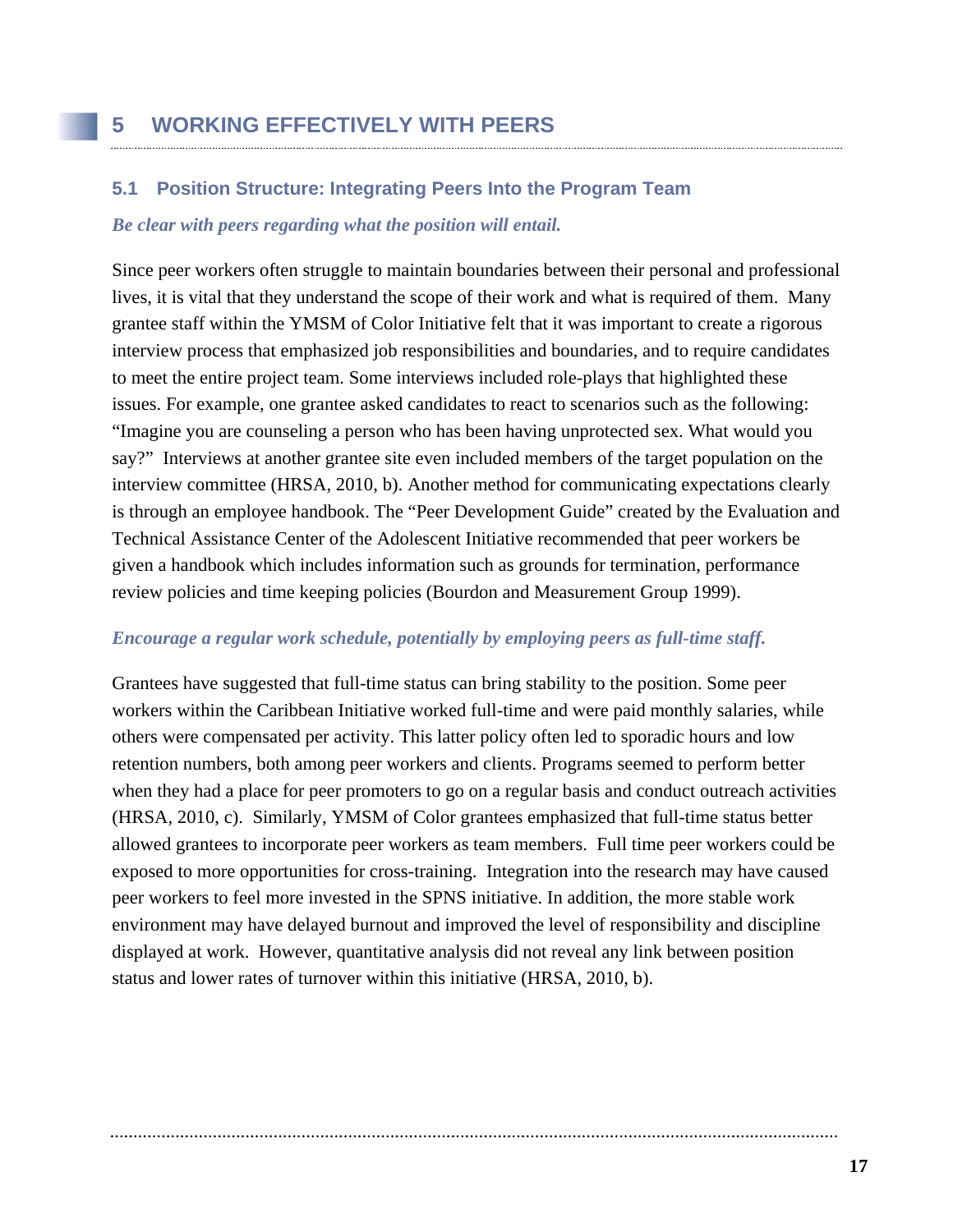## *Consider employing peers on a short-term basis, particularly when employing adolescent peers.*

While many grantees hire peer workers on a full-time basis with no set end date, several grantees reported that employing peers in short-term placements may mitigate some of the issues that undermine peer worker performance. The grantees that favored this structure employed young peer workers, suggesting that this model may be especially useful in programs that hire younger workers. At one grantee site within the YMSM of Color Initiative, peer workers were asked to indicate how many friends they thought they could recruit into the program. Once a peer worker reached his target recruitment, his term of employment ended. Although a few individuals stopped recruiting before reaching their target, program staff felt that the "volunteer-stipend hybrid" position addressed the difficulties adolescents face in committing to a position (HRSA, 2010, b). Another grantee within the Adolescent Initiative implemented a similar structure, employing peer workers in internship positions. One advantage of this type of model was that it "lent an 'educational' air to the program" (Bourdon and Measurement Group, 1999). This structure enabled more youth to act as peer workers and permitted the organization to hire individuals with fewer qualifications than were typically required. Ryan White HIV/AIDS Program grantees may want to consider this type of peer worker model, particularly if they lack the internal resources necessary for mentoring peer workers. Furthermore, other grantees have also stressed the importance of taking into account agency requirements that may influence hiring procedures. For example, one university-based grantee within the YMSM of Color Initiative needed to create a new type of employee position within the university, because the existing policies required that research assistant staff have a Bachelor's level education (HRSA, 2010, b).

### **5.2 Compensation: Appropriately Compensating Peer Workers**

#### *Make peer worker salaries competitive.*

HRSA analyses of the Caribbean and YMSM of Color Initiatives demonstrated links between increased peer compensation and positive program outcomes – specifically, improved client enrollment and lower staff turnover. Within the Caribbean Initiative, grantees that allocated a higher proportion of their budget to peer workers had more clients enrolled in the multi-site evaluation at baseline (HRSA, 2010, c). In addition, the YMSM of Color Initiative exhibited a reliable correlation between peer worker salary (adjusted for cost of living) and turnover: the more peer workers were paid, the lower the turnover (HRSA, 2010, b). These findings suggest that programs should aim to make peer worker salaries competitive and not view peer workers as a cheaper alternative to professional staff.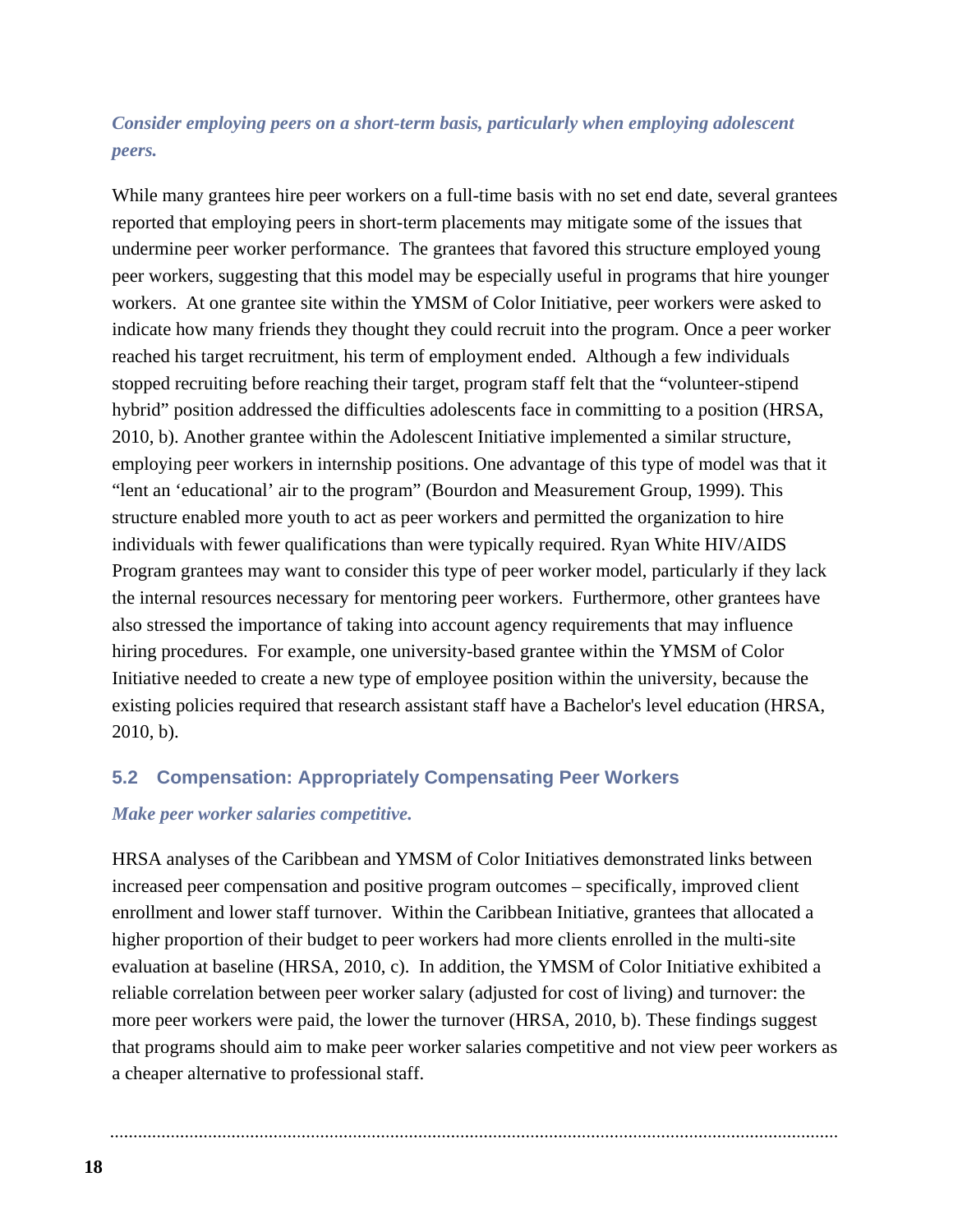## *Be aware of tradeoffs between salary level, employment benefits and any public assistance peers may be receiving.*

Interviews with grantees within the Caribbean Initiative revealed that compensation for peer workers was not entirely within their control. Grantees stated they had to balance adequately compensating peer workers with the public services they received. While higher salaries might have drawn workers with greater skills and decreased employee turnover, salaries/stipends could not be raised substantially without increasing the likelihood that an increase in income would cause peer workers to lose social services such as Medicaid, food stamps, and welfare. Thus, grantees decided to set wages at a level that ensured peer workers retained such services. Hospital and State protocol also placed restrictions on employment type and salary. Because of these policies, no peer workers within this initiative received fringe benefits (HRSA, 2010, c).

Grantee staff in the Caribbean Initiative felt that low compensation increased turnover among peer workers. Many grantees blamed low client recruitment on their inability to retain peer workers and expressed considerable frustration with the lack of flexibility in compensation. Faced with limitations on direct compensation in this initiative, grantees tried to support peer workers in other ways. For example, in response to low recruitment numbers, one grantee within this initiative hired peer work trainers. However, this grantee's continued low recruitment and retention numbers indicate that these strategies may not be effective unless used in conjunction with higher salaries. Another potential strategy is to implement a pay-for-performance salary system (HRSA, 2010, c).

Similar tradeoffs were confronted by the Adolescent Initiative. The grantee that implemented the internship program for peer workers indicated that this structure had a distinct disadvantage because it could not provide health insurance, sick pay, or vacation to peer workers. Therefore, the program provided a higher salary for peer workers (Bourdon and Measurement Group, 1999).

### **5.3 Training: Training Peers for the Position**

## *Offer training that includes information about basic office and research skills, as well as professional etiquette.*

Given the feedback from grantees within several initiatives that peer workers struggle with maintaining professionalism, it is vital that the training process include an introduction to workplace standards. These topics have been incorporated into peer trainings across the initiatives. For example, one YMSM of Color grantee emphasized the need to review the agency's protocols with peer workers during their orientation, such as cell phone usage, dress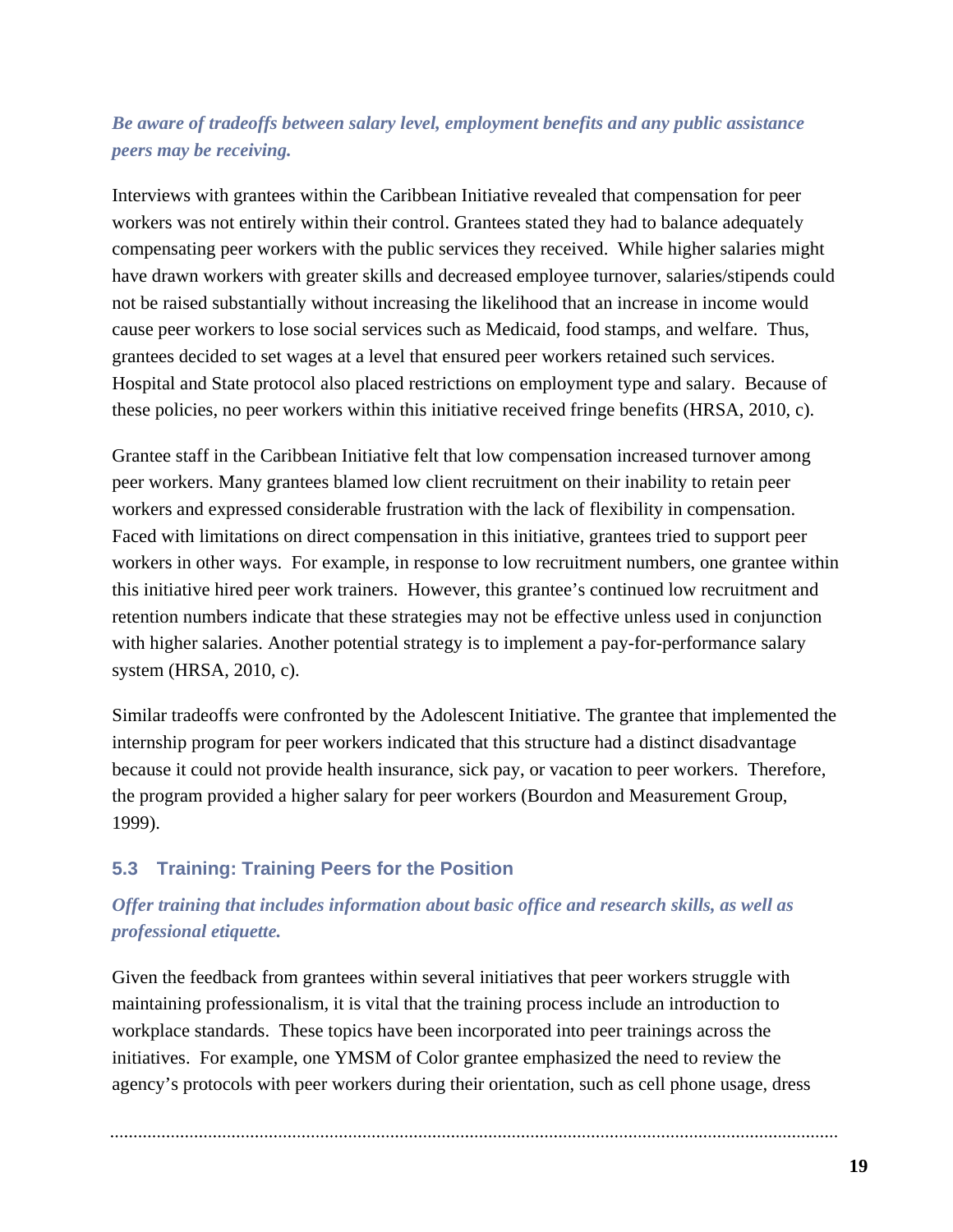code and Internet behavior (HRSA, 2010, b). Similarly, evaluators from the Adolescent Initiative indicated that staff should not assume that peer workers will come to programs with computer or phone skills (Bourdon and Measurement Group, 1999). Several YMSM of Color Initiative grantees suggested that peer training include a discussion of professionalism, as well as guidance and feedback on how to represent the organization appropriately (for example, when presenting to potential partner groups) (HRSA, 2010, b). This type of training was also recommended by evaluators of the Adolescent Initiative and was incorporated into the trainings in some grantee programs (Bourdon and Measurement Group). The Adolescent Initiative was likely more active at providing these types of trainings because several grantees used peers as event speakers.

Grantees reported that peer workers have just as much trouble with the nature of the research process as with workplace standards. It is clear both from interviews with YMSM of Color grantees and from lessons learned in the Prevention with Positives Initiative that peer workers need to be educated about the context of research projects (Koester et al, 2007; HRSA, 2010, b). One grantee within the YMSM of Color Initiative addressed this issue by having peers shadow different program staff in order to understand how their role fit with the larger purpose of the project (HRSA, 2010, b).

#### *Consider making employment contingent on completing training.*

Implementing training as a part of a probation period can help rapidly identify individuals who may be unable to fulfill their responsibilities or be a good fit for the organization. Grantees within both the Adolescent and YMSM of Color Initiatives implemented a process whereby individuals had to formally pass training tests before commencing their SPNS responsibilities (Feudo, Vining-Bethea, Shulman, Shedlin, and Burleson, 1998; HRSA, 2010, b). One Adolescent Initiative grantee found that only 6 of the 25 peer candidates completed the 2 month training program and became staff. The training program was structured such that individuals needed to answer at least 85 percent of questions correctly for a module, which covered topics from HIV/STIs to relapse prevention and street safety. Notably, the individuals who did not become peer workers were able to contribute to the program as volunteers and were sometimes hired if existing peer workers left the program (Feudo et al, 1998).

#### *Make use of available local or State trainings.*

Grantees from the YMSM of Color and Caribbean Initiatives were able to access trainings (sometimes for free) conducted at the local or State level to supplement the trainings they provided for peers in-house. These standardized trainings focused on topics such as "STIs/HIV 101," patient confidentiality and communication with clients (Thomas et al, 2008; HRSA, 2010,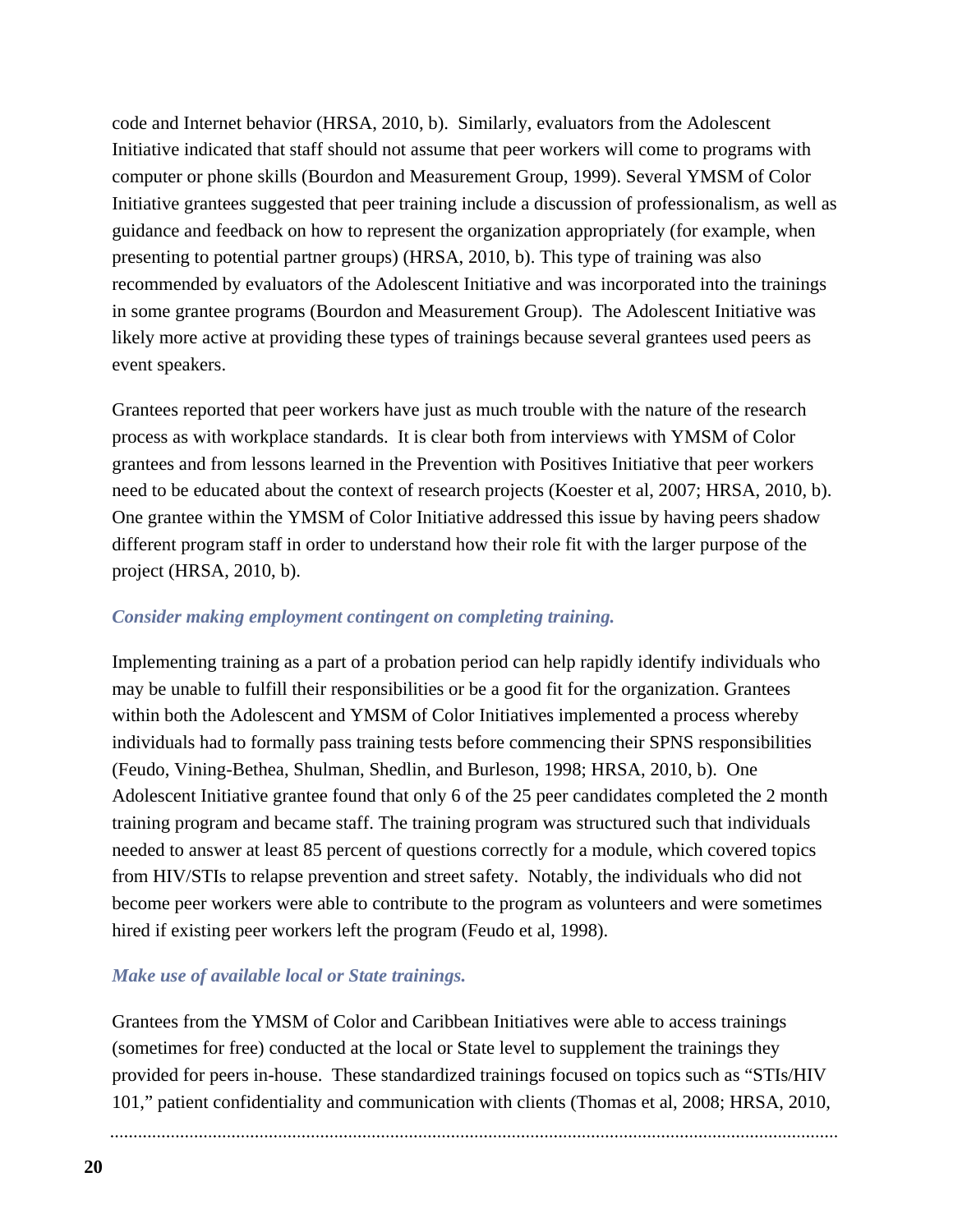b). Taking advantage of available off-site trainings can help relieve some of the burden of peer training from program staff.

### **5.4 Supervision: Providing Peers Intensive Support**

#### *Provide mentorship beyond traditional supervision from professional staff.*

Across initiatives, grantees uniformly agreed that peer workers required added supervision and mentorship, particularly the younger staff that more closely resembled the target population. Evaluators of the Adolescent Initiative recommended that peer workers be given a designated mentor at their program or a partner organization (Bourdon and Measurement Group 1999). Similarly, several YMSM of Color grantees implemented mentorship programs to help peer workers define and meet their personal and professional goals. For example, at one YMSM of Color program, supervisors worked with peer workers to articulate and track a set of goals that the individuals wanted to achieve while in their position, such as to stop smoking marijuana or to complete their GED. Another grantee implemented an informal mentorship system, in which supervisors regularly discussed a range of issues with peer workers, including how to establish and maintain appropriate boundaries with clients (HRSA, 2010, b). Given that extensive supervision was also implemented by some grantees within the Prevention with Positives Initiative, it is clear that even peers who are not young may need this level of support. One grantee scheduled one-on-one sessions with peer staff to discuss their progress and personal issues. The same grantee also recorded sessions conducted by peers for later review by peer supervisors (Raja et al, 2007).

#### *Incorporate program services and staff with relevant expertise who can support peer workers.*

While grantees varied in their ability to incorporate staff with expertise in working with peers, staff in several initiatives recommended that future programs hire individuals with the relevant academic or work experience to be able to provide the level of support peer workers need. Grantees in the Adolescent Initiative were acutely aware of this issue, and one of its peer-run grantees exemplified this approach. Within this organization, three clinical mentors specifically worked with staff "to manage the personal issues that arise out of working with HIV-positive youth" because of their close resemblance to their clients (Bettencourt et al, 1998). The evaluators recommended that staff be trained or have a background in issues as diverse as youth development and conflict resolution (Bourdon and Measurement Group, 1999).

One YMSM of Color grantee voiced a desire for this type of program structure, recommending that future programs using peer workers incorporate higher-level staff with a background in youth development, because such staff members would be better-equipped to supervise peer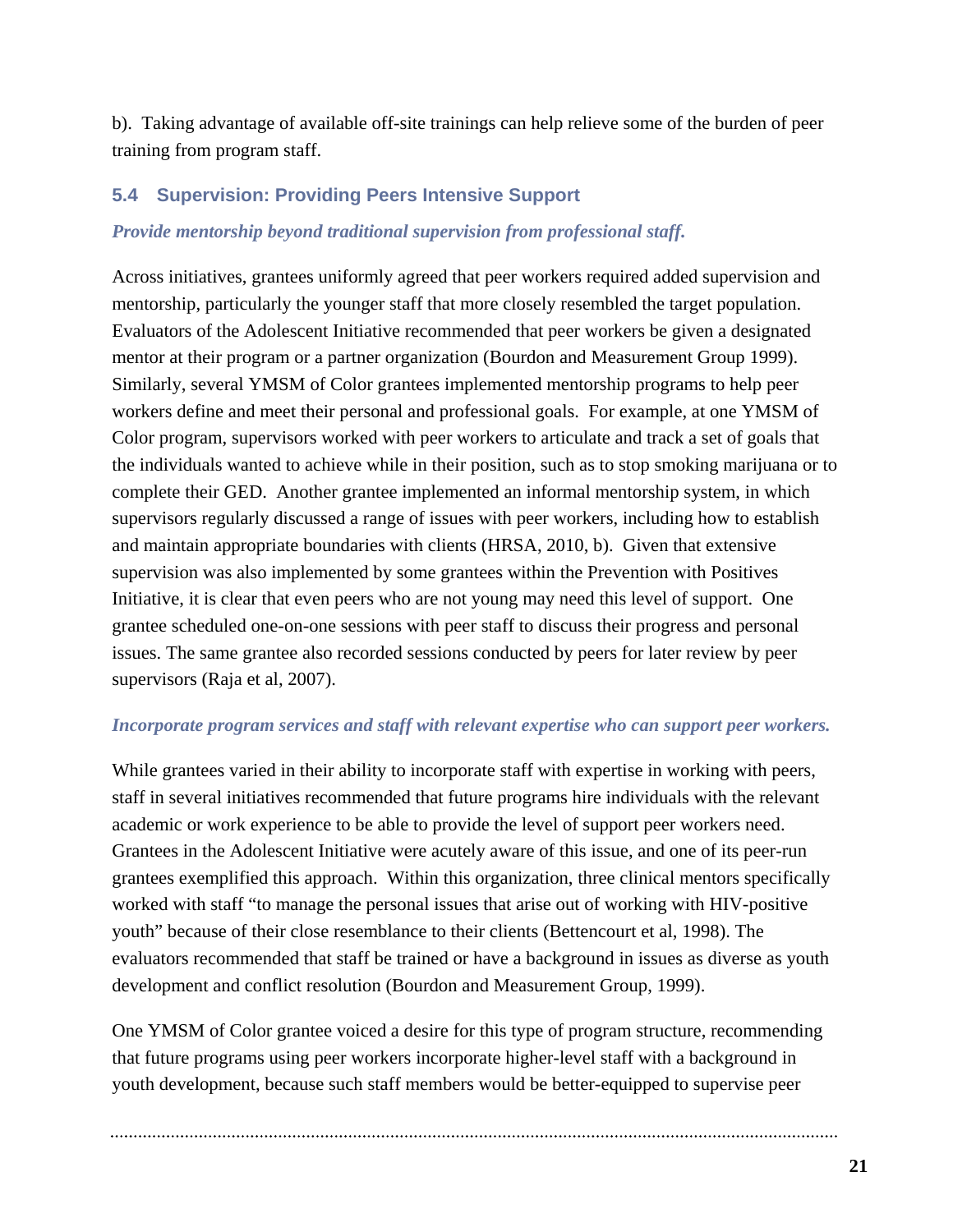workers. Moreover, several grantees within this initiative also recommended that programs establish periodic "debriefing" for peer workers, so that they can productively vent about the concerns they have and the challenges they face in the workplace (HRSA, 2010, b). The need for a "therapeutic outlet" for peers was also echoed by evaluators of the Adolescent Initiative (Bourdon and Measurement Group, 1999).

Furthermore, the experiences of peer worker terminations because of substance abuse problems within both the Prevention with Positives and YMSM of Color initiatives (Raja et al, 2007; HRSA, 2010, b) highlights the need for grantees to provide ancillary services to peers. This may be particularly challenging if peer workers do not receive health insurance. Grantees may want to consider what services they are able to provide peer workers in-house if they are not able to offer health insurance. For example, in the Adolescent Initiative, one grantee recruited peers from among current clients and structured the position as an internship. Even though the internship did not provide health insurance, the grantee allowed workers to continue receiving case management through their agency (Bourdon and Measurement Group, 1999).

#### *Provide opportunities for career development of peer workers.*

Whether peer workers are employed as volunteers, interns or full-time staff, it is important to provide them with opportunities to develop their professional skills beyond their immediate set of responsibilities. This development can be achieved in numerous ways. Grantees can allow peer workers to attend relevant academic and project-specific conferences, as occurred within the YMSM of Color Initiative. One grantee noted that cross-training could compensate for the social sacrifices their peer workers had to make by providing them with valuable skills that would prepare them for further employment (HRSA, 2010, b).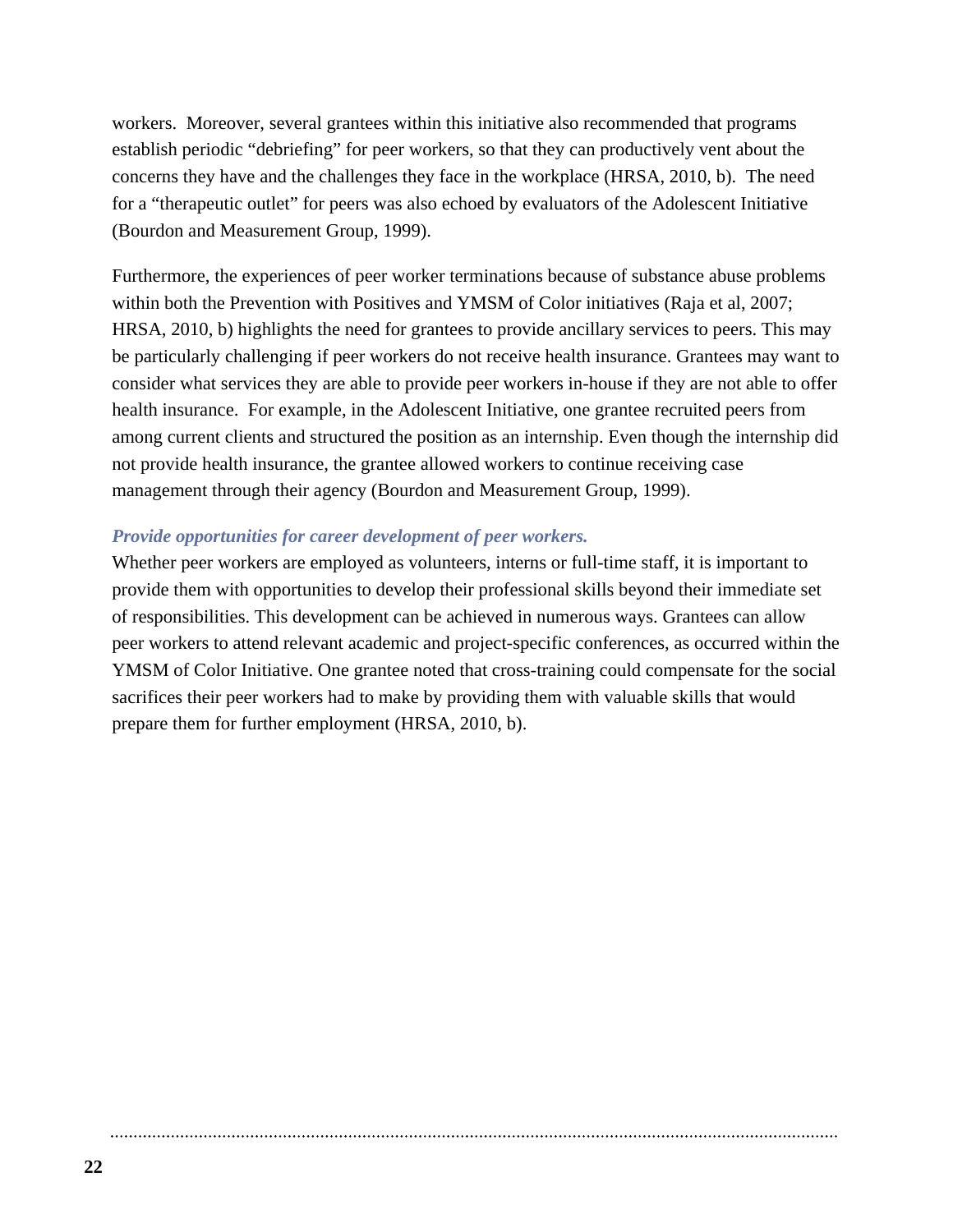## **6 CONCLUSIONS**

Peer workers have been used extensively in six previous SPNS initiatives designed to encourage hard-to-reach populations with HIV/AIDS to connect and remain engaged in health care. Across these initiatives, peer workers were employed in a range of different activities. They conducted street and Internet outreach, provided structured education sessions to clients, facilitated support groups, and acted as liaisons with partner organizations. While several reports have asserted that peer workers have played an important role in the success of these initiatives – in particular, in promoting positive health outcomes among clients – these claims have generally not been supported with rigorous analyses of quantitative outcome measures.

Through quantitative analyses of the use of peer workers in the Caribbean, Outreach, and YMSM of Color Initiatives, combined with interviews with program staff and existing SPNS literature on peer workers, HRSA has identified a number of challenges commonly associated with employing peer workers. This research also identifies many strategies programs can consider to support and help peer workers succeed. Table 6-1 presented below summarizes these challenges and recommendations.

This information can help guide other Ryan White grantees in deciding how to incorporate peer workers into their programs. In particular, this review can prepare grantees to understand the challenges that may arise when they use peer workers, as well as how they might help those workers to thrive and contribute to the success of their programs.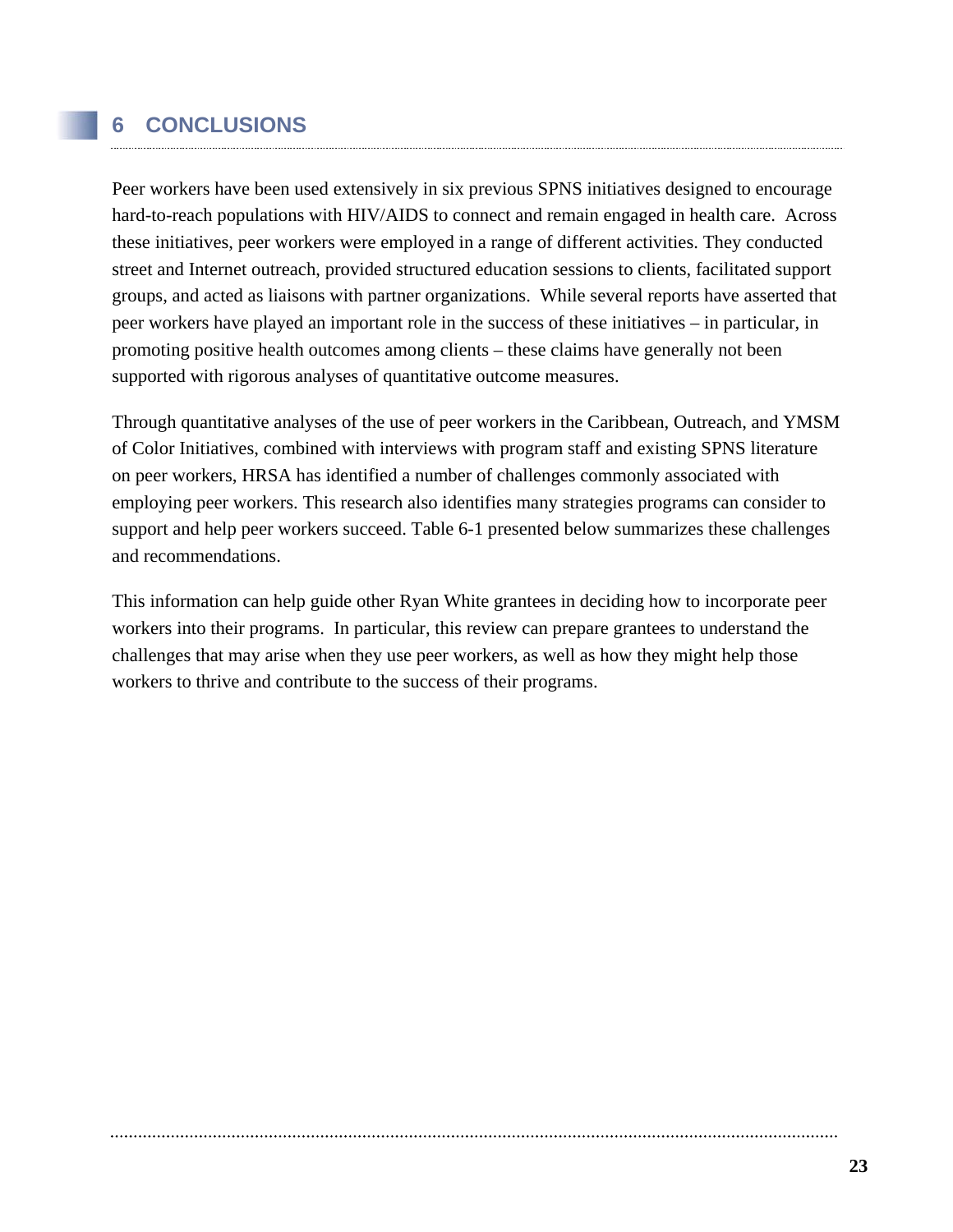#### **Table 6-1: Challenges and Recommendations**

#### **Common Challenges with Employing Peer Workers**

They can have difficulty separating their professional and personal lives

They frequently lack professional and research experience

They are associated with high position turnover

They are prone to physical and mental health problems

Clients may not always want to receive support from someone in their community

**Strategies to Help Peers Succeed** 

Be clear about position responsibilities

Encourage a regular work schedule

Consider employing peers on a short-term basis

Make salaries competitive

Understand the tradeoff between salary level, employment benefits, and social services peers may receive

Offer training that includes information about basic office skills, research skills, and professional etiquette

Consider making employment contingent on completing training

Make use of available local or State trainings

Provide mentorship beyond traditional supervision from professional staff

Provide opportunities for career development of peer workers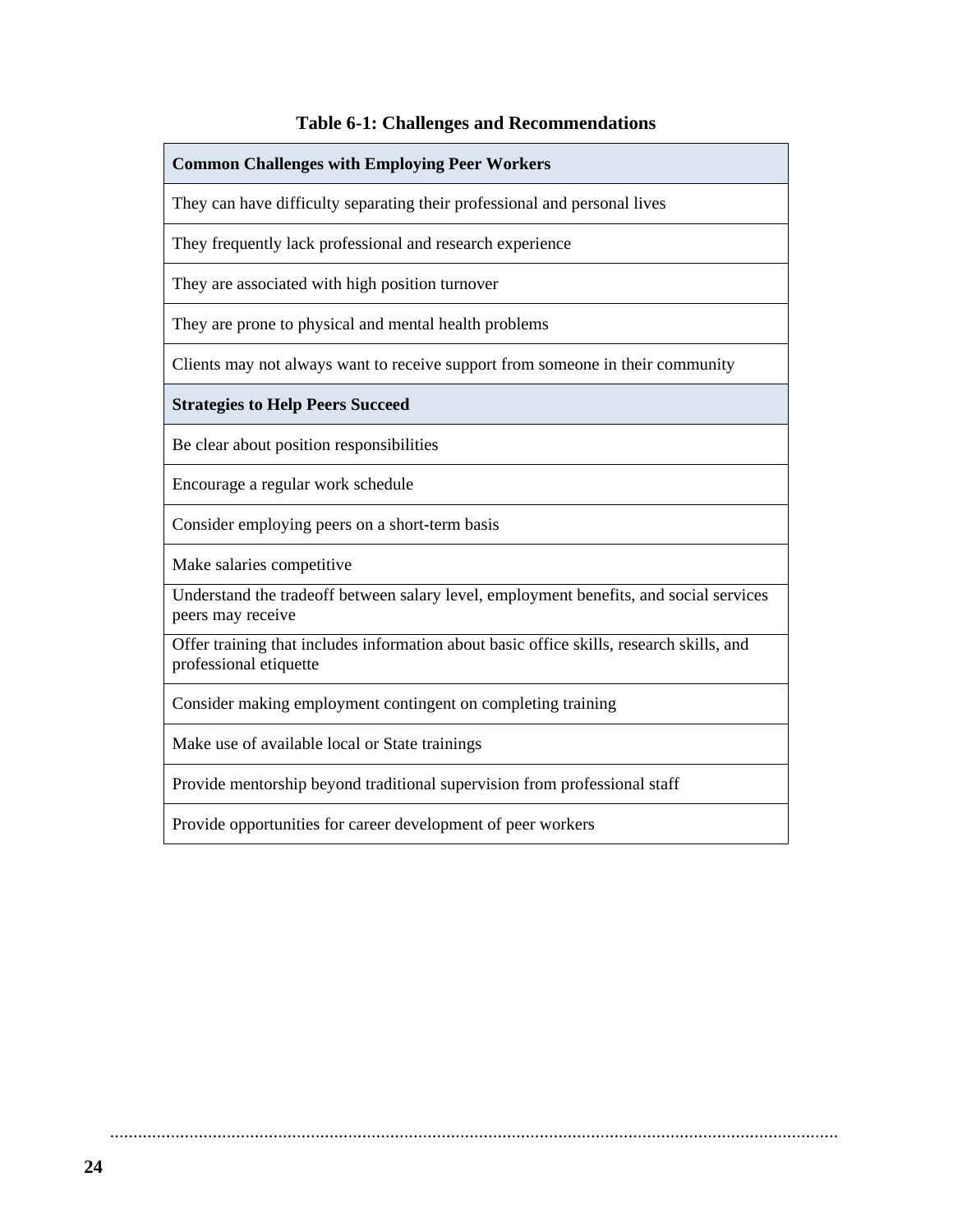- Bandura, A (1994). Social Cognitive Theory and Exercise of Control over HIV Infection. In R. DiClemente and J. Peterson. *Preventing AIDS Theories and Methods of Behavioral Interventions,* 3-58. New York and London: Plenum Press.
- Bettencourt, T., Hodgins, A., Huba, G.J., and Pickett, G. (1998). Bay Area Young Positives: A Model of a Youth-Based Approach to HIV/AIDS Services. *Journal of Adolescent Health*, *23* (2nd Supplement): 28-36.
- Bourdon, B., Tierney, S., Huba, G.J., Lothrop, J., Melchior, L., Betru, R., and Compoc, K. (1998). Health Initiatives for Youth: A Model of Youth/Adult Partnership Approach to HIV/AIDS Services. *Journal of Adolescent Health 23* (2nd Supplement): 71-82.
- Bourdon, B., and The Measurement Group (1999). Youth-to-Youth Workers in HIV/AIDS Youth Programs: A Peer Development Guide. *The Measurement Group*. Retrieved from http://www.themeasurementgroup.com/publications/reports/peermanual/cover.htm
- Center for Outreach Research and Evaluation (n.d.). SPNS Outreach Initiative Program Descriptions. Retrieved from http://www.bu.edu/hdwg/pdf/projects/corephaseII/SPNS\_Program\_Descriptions.pdf
- DiClemente, R. and Wingood, G. (1995). A Randomized Controlled Trial of an HIV Sexual Risk--Reduction Intervention for Young African-American Women. *Journal of American Medical Association, 274* (16): 1271-1276
- Feudo, R., Vining-Bethea, S., Shulman, L., Shedlin, M., and Burleson, J. (1998). Bridgeport's Teen Outreach and Primary Services (TOPS) Project: A Model for Raising Community Awareness About Adolescent HIV Risk. *Journal of Adolescent Health*, *23* (2nd Supplement): 49–58.
- Harden, A., Oakley, A., and Oliver, S. (2001). Peer-delivered health promotion for young people: A systematic review of different study designs. *Health Education Journal 60*, 339-353.
- Health Resources and Services Administration, HIV/AIDS Bureau (2010) a. The Costs and Effects of Outreach Strategies that Engage and Retain People with HIV/AIDS in Primary Care. Washington, DC: Health Resources and Services Administration.
- Health Resources and Services Administration, HIV/AIDS Bureau (2010) b. Costs and Factors Associated with Turnover among Peer and Outreach Workers within the Young Men of Color Who Have Sex with Men SPNS Initiative. Washington, DC: Health Resources and Services Administration.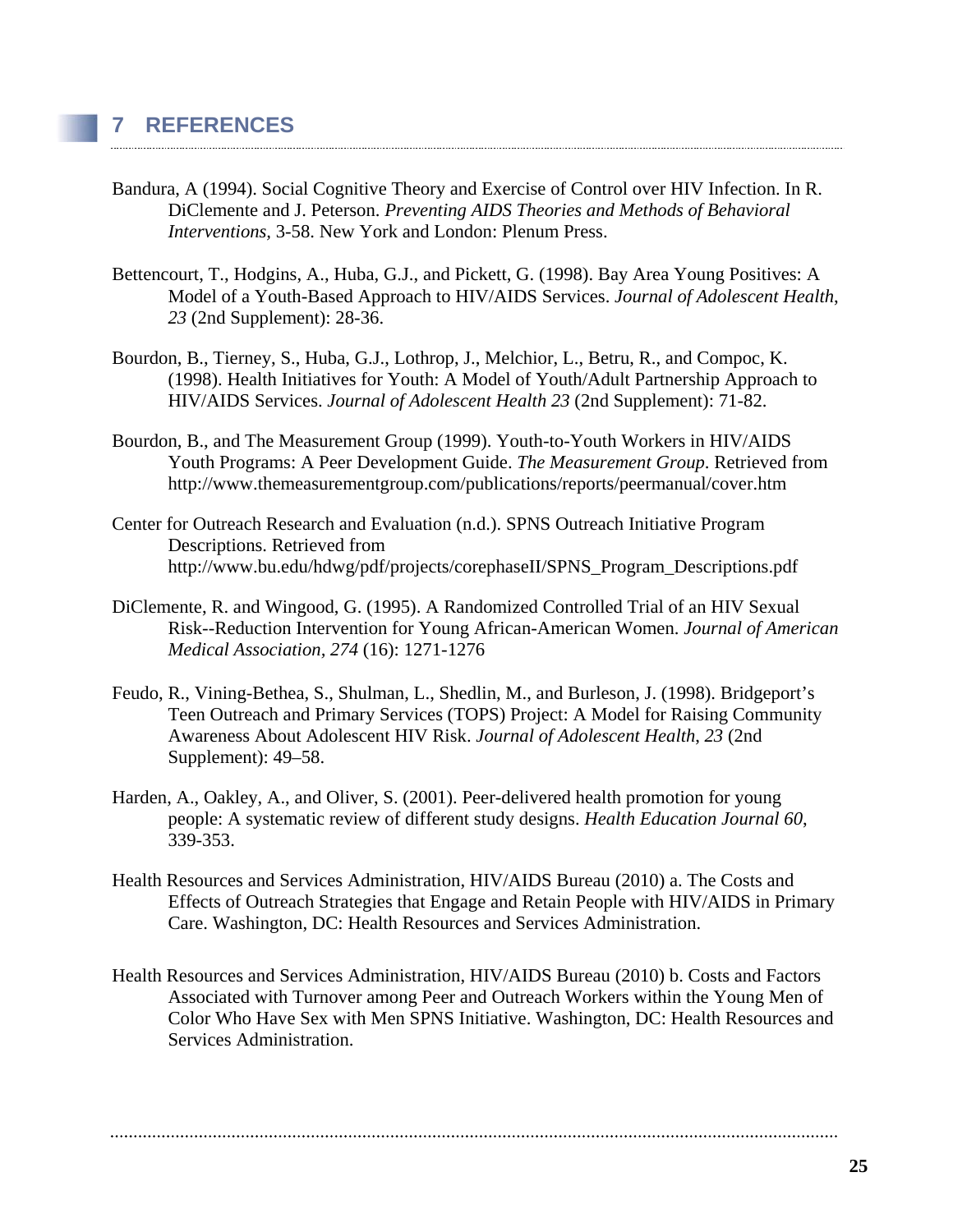- Health Resources and Services Administration, HIV/AIDS Bureau (2010) c. Cost Analysis of the Caribbean Peer Promoter Initiative: the Impact of Budget Allocation Strategies on Program Participation and Retention. Washington, DC: Health Resources and Services Administration.
- Health Resources and Services Administration HIV/AIDS Bureau (2008). Growing Innovative Care: Strategies for HIV/AIDS Prevention and Care Along the U.S.-Mexico Border. Retrieved from ftp://ftp.hrsa.gov/hab/GROWING\_INNOVATIVE\_CARE.pdf
- Health Resources and Services Administration HIV/AIDS Bureau (n.d.) a. Adolescent Care Demonstration and Evaluation. Retrieved from http://hab.hrsa.gov/special/Adolescents.htm
- Health Resources and Services Administration HIV/AIDS Bureau (n.d.) b. Demonstration and Evaluation Models that Advance HIV Service Innovation Along the U.S. - Mexico Border. Retrieved from http://hab.hrsa.gov/special/border\_index.htm
- Health Resources and Services Administration HIV/AIDS Bureau (n.d.) c. HIV Outreach and Intervention Models. Retrieved from http://hab.hrsa.gov/special/outreach\_index.htm
- Health Resources and Services Administration HIV/AIDS Bureau (n.d.) d. Targeted Peer Support Model Development for Caribbeans Living with HIV AIDS Demonstration Project. Retrieved from http://hab.hrsa.gov/special/caribbean\_index.htm
- Health Resources and Services Administration HIV/AIDS Bureau (n.d.) r. Prevention with HIV-Infected Persons Seen In Primary Care Settings. Retrieved from http://hab.hrsa.gov/special/pop\_index.htm
- Health Resources and Services Administration HIV/AIDS Bureau (n.d.) f. Outreach, Care and Prevention to Engage HIV Seropositive Young MSM of Color. Retrieved from http://hab.hrsa.gov/special/ocp\_index.htm
- Horizons Project (1999). Peer Education and HIV/AIDS: Past Experience, Future Directions. Retrieved from http://www.popcouncil.org/pdfs/peer\_ed.pdf
- Huba, G., and Melchior, L. (1998). A Model for Adolescent-Targeted HIV/AIDS Services: Conclusions from 10 Adolescent-Targeted Projects Funded by the Special Projects of National Significance Program of the Health Resources and Services Administration. *Journal of Adolescent Health, 23* (2nd Supplement): 11-27.
- Huba, G., Melchior, L., Panter, A., Brief, D., and Lee, G. (n.d.) Interventions Provided in 10 Adolescent-Targeted Projects for HIV/AIDS Services: A Cross-Cutting Evaluation of the Health Resources and Services Administration Special Projects of National Significance Program. *The Measurement Group*. Retrieved from http://www.themeasurementgroup.com/publications/reports/inter/int\_cover.htm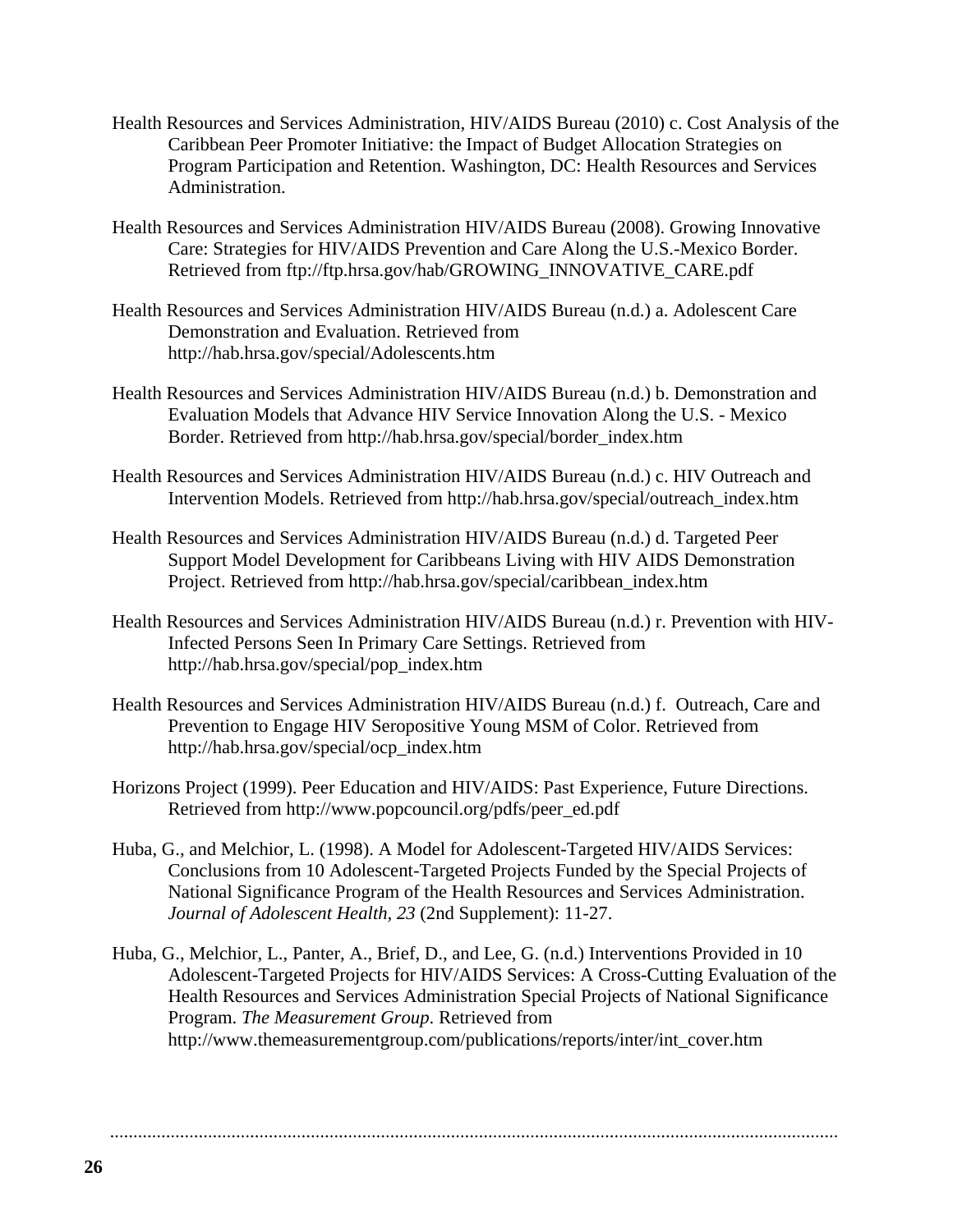- Kegeles, S., Hays, R., and Coates, T. (1996). The Mpowerment Project: A Community-Level HIV Prevention Intervention for Young Gay Men. *American Journal of Public Health 86:8*, 1129-1136.
- Kelly, J., Murphy, D., Sikkema, K., McAuliffe, T., Roffman, R., Solomon, L., Winett, R., and Kalichman, S. (1997). Randomised, controlled, community-level HIV-prevention intervention for sexual risk behaviour among homosexual men in US cities. *Lancet, 350*  $(9090): 1500 - 1505.$
- Knauz, R., Safren, S., O'Cleirigh, C., Capistrant, B., Driskell, J., Aguilar, D., Salomon, L., Hobson, J., and Mayer, K. (2007). Developing an HIV-Prevention Intervention for HIV-Infected Men Who Have Sex with Men in HIV Care: Project Enhance. *AIDS and Behavior, 11* (5 Supplemental): S117-S126
- Koester, K., Mariorana, A., Vernon, K., Myers, J., Dawson, R., and Morin, S. (2007). Implementation of HIV Prevention Interventions with People Living with HIV/AIDS in Clinical Settings: Challenges and Lessons Learned. *AIDS and Behavior*, *11* (5 Supplemental):S17-S29.
- Medley, A., Kennedy, C., O'Reilly, K., and Sweat, M. (2009). Effectiveness of Peer Education Interventions for HIV Prevention in Developing Countries: A Systematic Review and Meta-Analysis. *AIDS Education and Prevention, 21* (3): 181–206
- Millman, M. (1993) *Access to Health Care in America.* Washington, DC: National Academies Press, 1993.
- Raja, S., McKirnan, D., and Glick, N. (1997). The Treatment Advocacy Program-Sinai: A Peer Based HIV Prevention Intervention for Working with African American HIV-Infected Persons. *AIDS and Behavior, 11* (5 Supplemental): S127 – S137.
- Rajabiun, S., Cabral, H., Tobias, C., and Relf, M. (2007). Program Design and Evaluation Strategies for the Special Projects of National Significance Outreach Initiative. *AIDS Patient Care and STDs*, *21* (3): S9-S19.
- Rietmeijer, C., Kane, K., Simons, P., Corby, N., Wolitski, R., Higgins, D., Judson, F., and Cohn, D. (1996). Increasing the use of bleach and condoms among injection drug users in Denver: outcomes of a targeted community-level HIV prevention program. *AIDS, 10* (3): 291-8.
- Thomas, L., Clarke, T., and Kroliczak, A. (2008). Implementation of Peer Support Demonstration Project for HIV+ Caribbean Immigrants: A Descriptive Paper. *Journal of Immigrant and Refugee Studies*, *6* (4): 526-544.
- Tobias, C., Cunningham, W.E., Cunningham, C.O., and Pounds, M.B. (2007) Making the Connection: The Importance of Engagement and Retention in HIV Medical Care. *AIDS Patient Care and STDs, 21* (Supplement 1): S3-S8.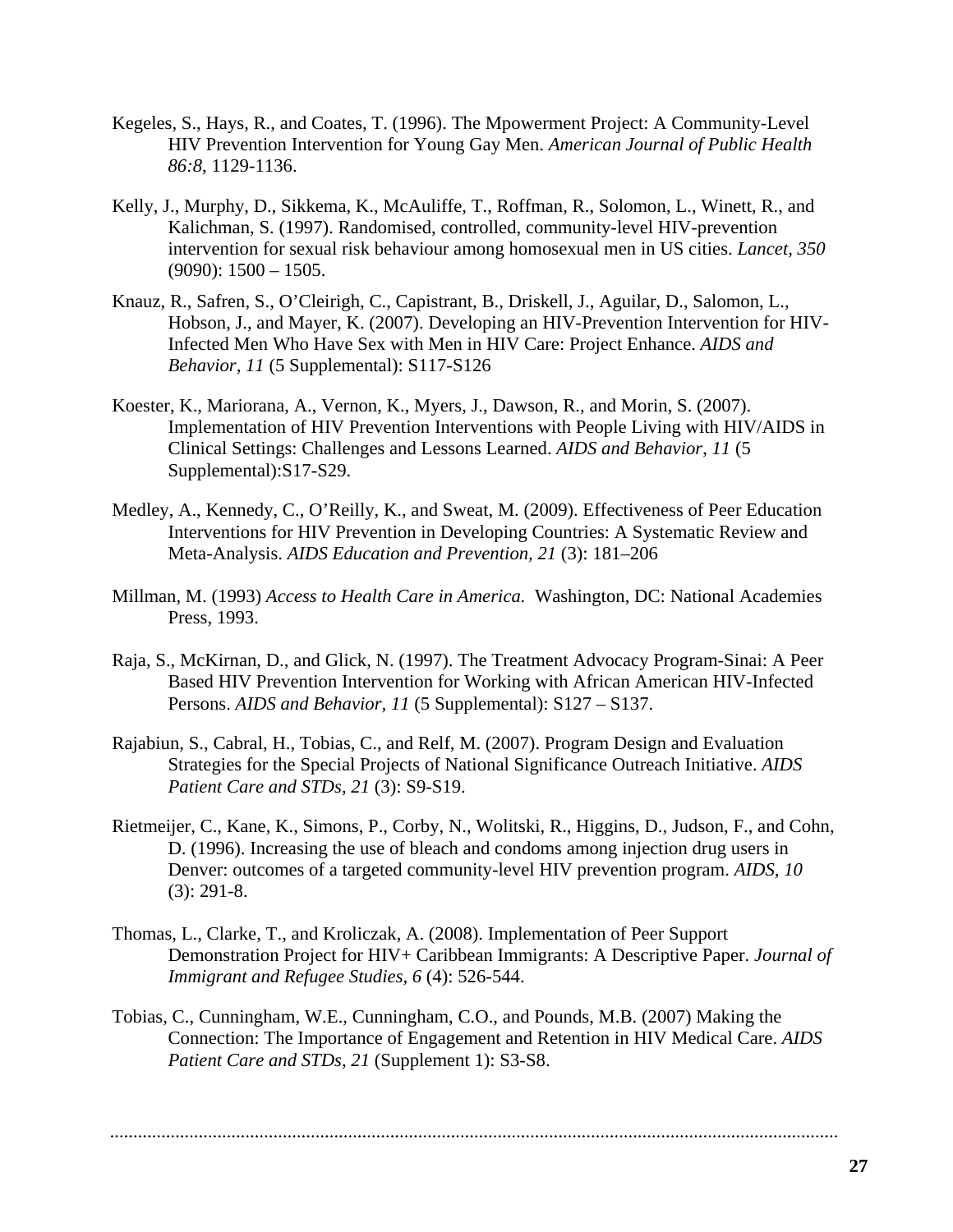Turner, G., and Shepherd, J. (1999). A method in search of a theory: peer education and health promotion. *Health Education Research, 14* (2): 235-247.

This report prepared for the U.S. Department of Health and Human Services, Health Resources and Services Administration, HIV/AIDS Bureau, under contract with the SPHERE Institute